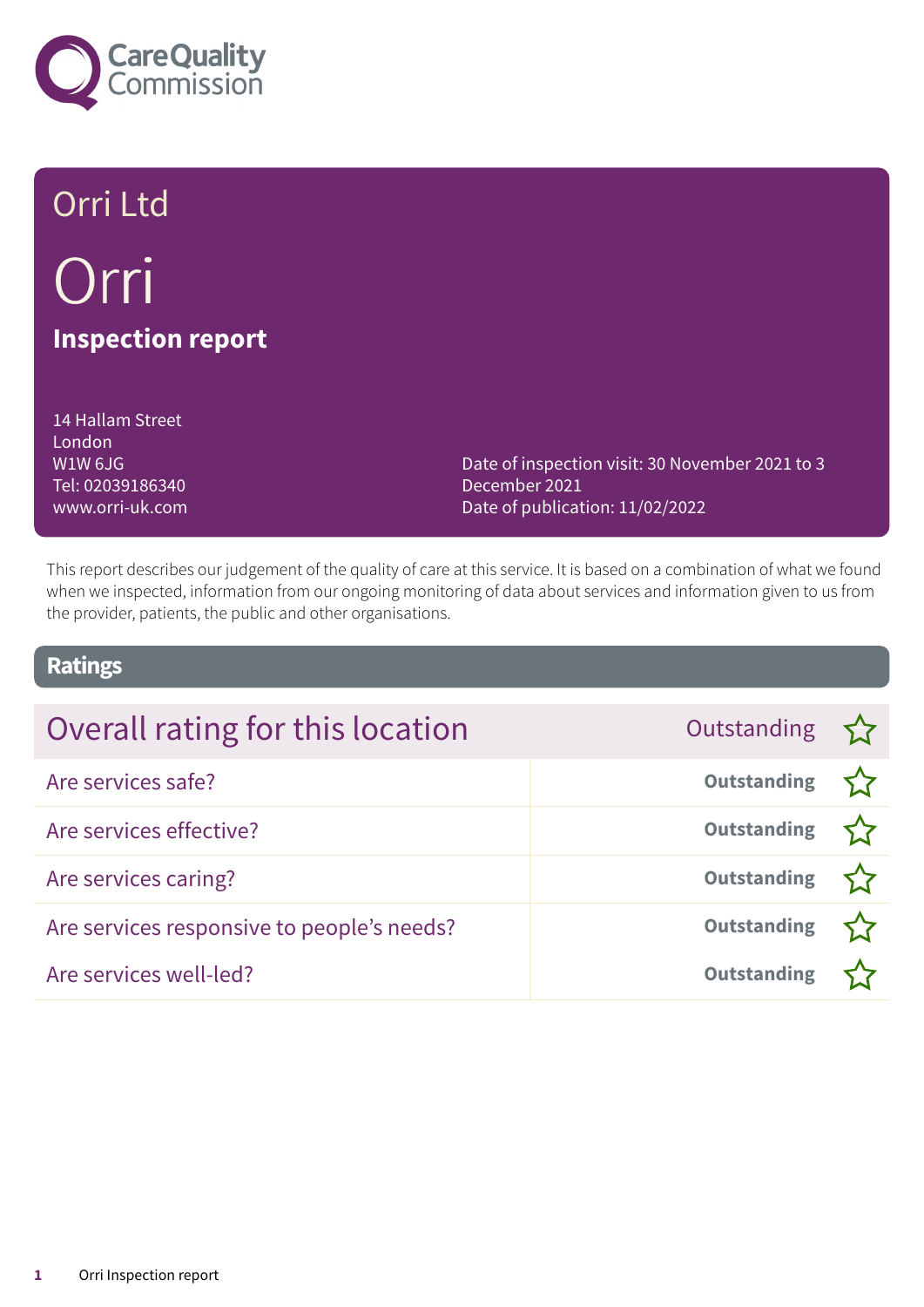### **Overall summary**

This was our first inspection of the location since it registered with the Care Quality Commission. We rated it as outstanding because:

- Staff were proactive in assessing, managing and anticipating risks to clients and themselves. The service had enough medical, nursing and therapy staff to keep clients safe and to control infection risks. Staff had training in key skills and managed safety incidents well. The service had clearly defined and embedded systems, processes and policies to keep people safe.
- There was a truly holistic approach to assessing, planning and delivering care and treatment to all people who use services. Staff provided an extensive range of care and treatment for clients which exceeded national guidance and best practice examples. Staff from different disciplines worked together to make sure clients had no gaps in their care.
- Staff treated clients with compassion and kindness and valued them as partners in their recovery. Clients told us that staff went the extra mile and above and beyond what they expected of them. Clients felt fully respected and valued as individuals and were empowered as partners in their care, both practically and emotionally. There was a strong person-centred culture.
- Families and carers received a very high level of support from the service, so they, in turn, were able to provide informed support to their family member. If the client consented, their relatives could be involved alongside them in a wide range of therapeutic activities and meetings.
- Staff found creative ways to meet clients' specific needs. Technology was used in innovative ways to ensure clients had timely access to treatment, care and support. People's individual needs and preferences were central to the delivery of tailored services. Staff helped clients with communication and helped them to access cultural and spiritual support.
- Clients were involved in the development of the treatment programme and the recruitment of staff. Their input was valued, and they had a significant influence on service improvement.
- Staff participated in clinical audit, benchmarking, research and quality improvement initiatives.
- Staff felt respected, supported and valued, and were passionate about their roles. There was high staff morale within the service.
- Managers demonstrated that they were very experienced, knowledgeable and highly skilled in their roles. They used reliable database and governance systems and had created a bespoke IT system for the service. Managers had built positive and collaborative relationships with external partners to help meet the needs of clients.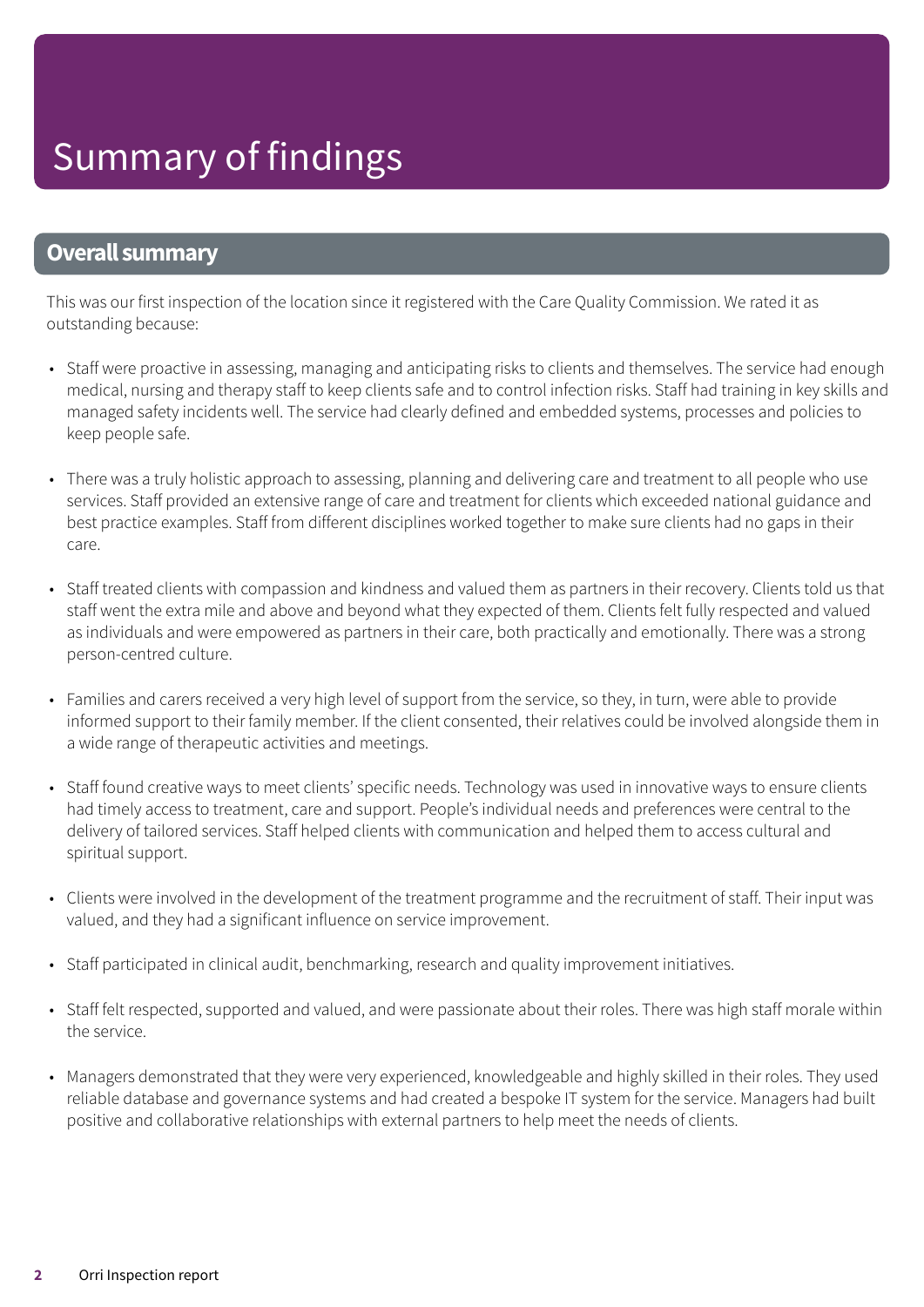# Summary of findings

### **Ourjudgementsabouteachofthemainservices**

| <b>Service</b>                                             |                    | <b>Rating Summary of each main service</b> |
|------------------------------------------------------------|--------------------|--------------------------------------------|
| <b>Specialist</b><br>eating<br>disorder<br><b>services</b> | Outstanding $\sum$ |                                            |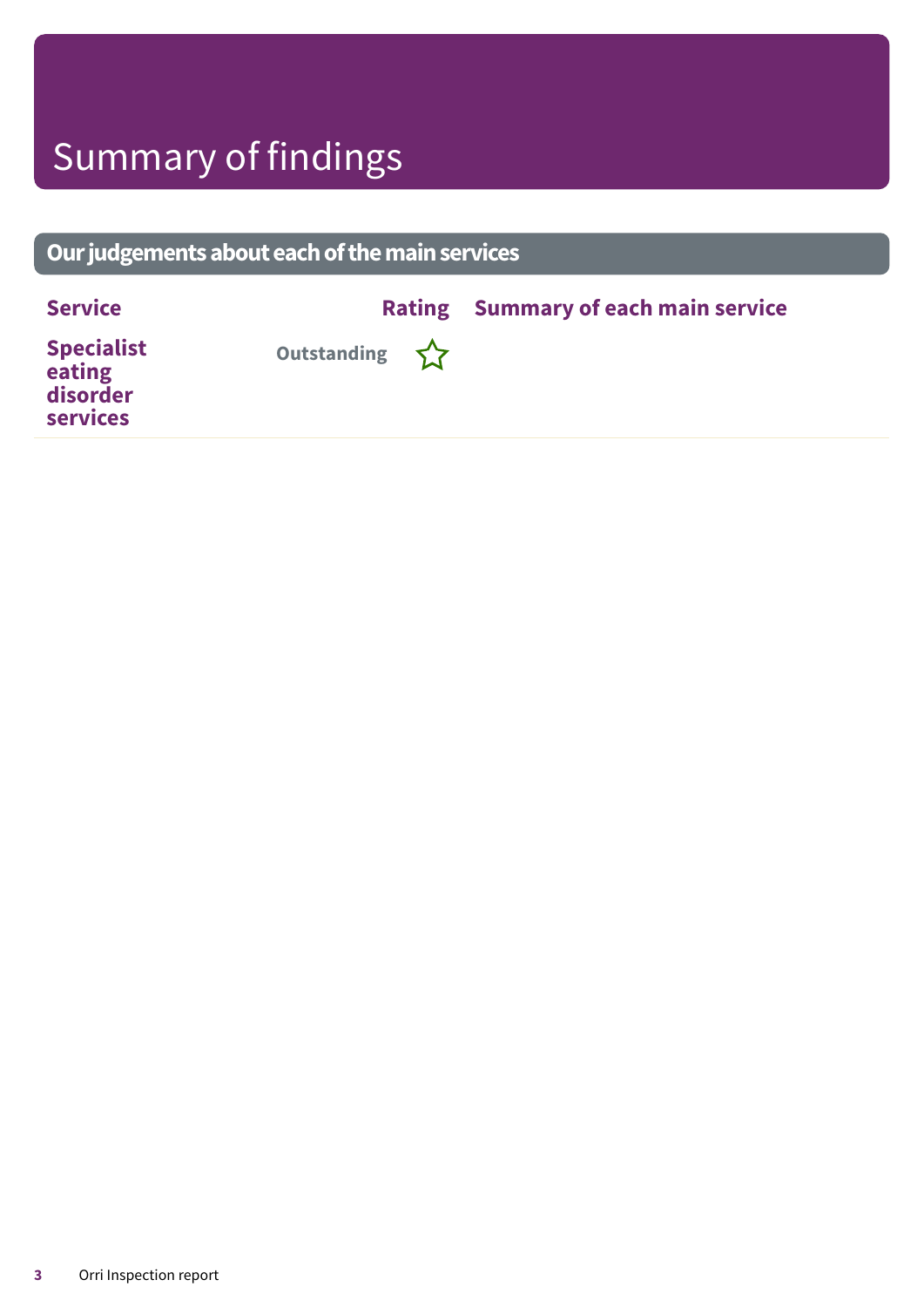# Summary of findings

### **Contents**

| Summary of this inspection        | Page |
|-----------------------------------|------|
| Background to Orri                | .5   |
| Information about Orri            | .5   |
| Our findings from this inspection |      |
| Overview of ratings               | 8    |
| Our findings by main service      | 9    |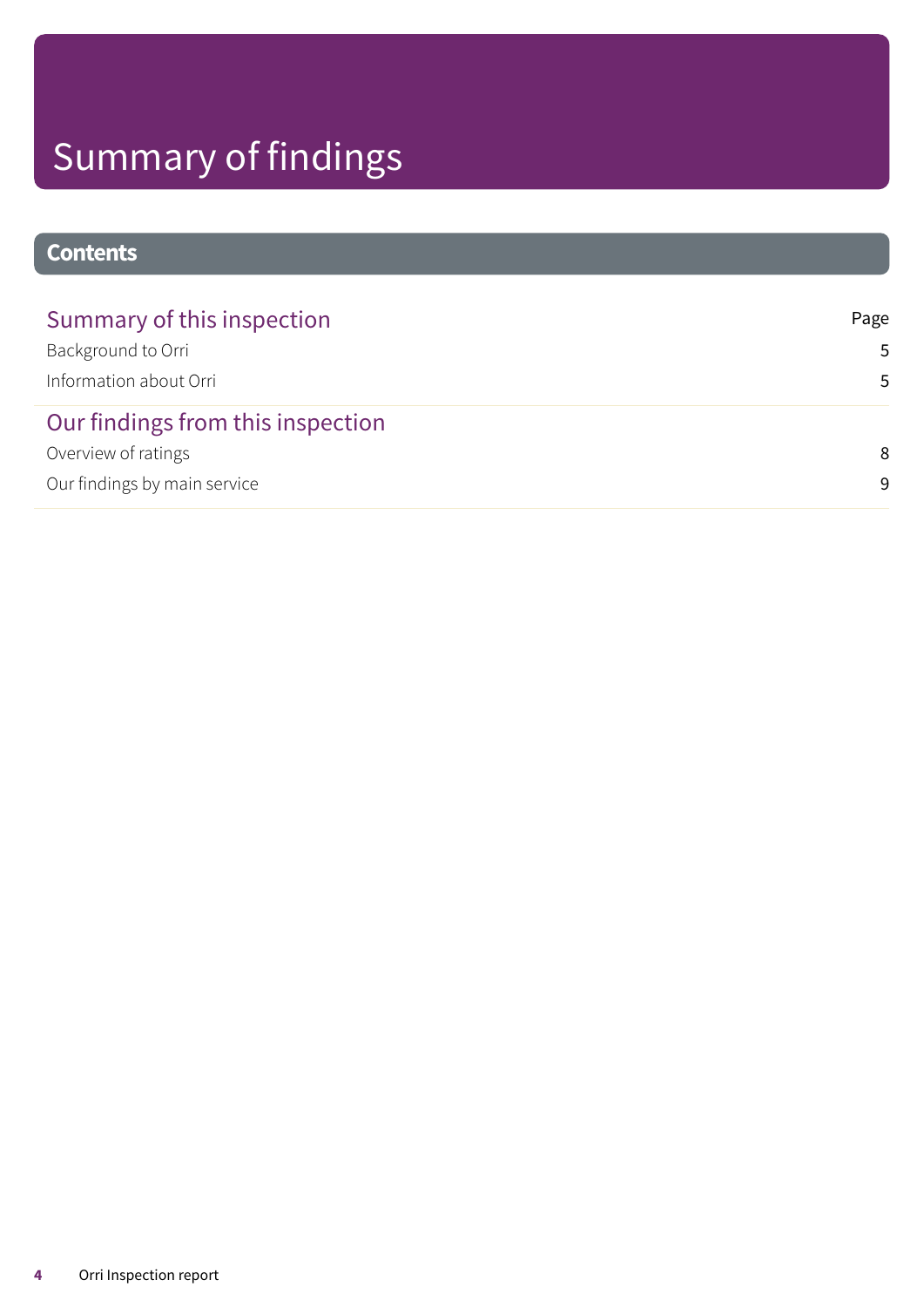### <span id="page-4-0"></span>**Background to Orri**

ORRI was registered in January 2019, this was the first inspection of ORRI.

ORRI provides a specialist intensive eating disorder day treatment service to clients aged 16 and above who are living in the community. The service operates five days a week, including evenings, and offers clients the options of face to face treatment or an online therapy programme. It works with clients within the United Kingdom and international clients. This is a privately funded service with some NHS contracts. The service has a registered manager and a nominated individual in place.

ORRI is registered to provide the following regulated activity:

• Treatment of disease, disorder and injury

#### **Our inspection team**

The team that inspected this service comprised of two CQC inspectors and one specialist nurse advisor, who had experience of working within eating disorder services.

#### **What people who use the service say**

All clients, carers and families that we spoke with were overwhelmingly positive about the care and treatment they had received from staff. They told us that staff treated them with compassion, kindness and dignity. Clients told us that staff went over and above what they expected in order to meet their needs. Clients used the words 'truly caring' and 'saved my life' to describe how staff had cared for them.

We observed staff interactions with clients during a mealtime, we noted that they were professional and sensitive; they acted appropriately to acknowledge the distress that the meal caused to individual clients.

### <span id="page-4-1"></span>**Howwecarriedoutthis inspection**

Before the inspection visit, we reviewed information that we held about the service. This was a comprehensive inspection of this service.

During the inspection we asked the following questions:

- $\cdot$  Is it safe?
- Is it effective?
- Is it caring?
- Is it responsive?
- Is it well-led?

During the inspection visit, the inspection team:

• visited the premises, looked at the quality of the environment and observed how staff were caring for clients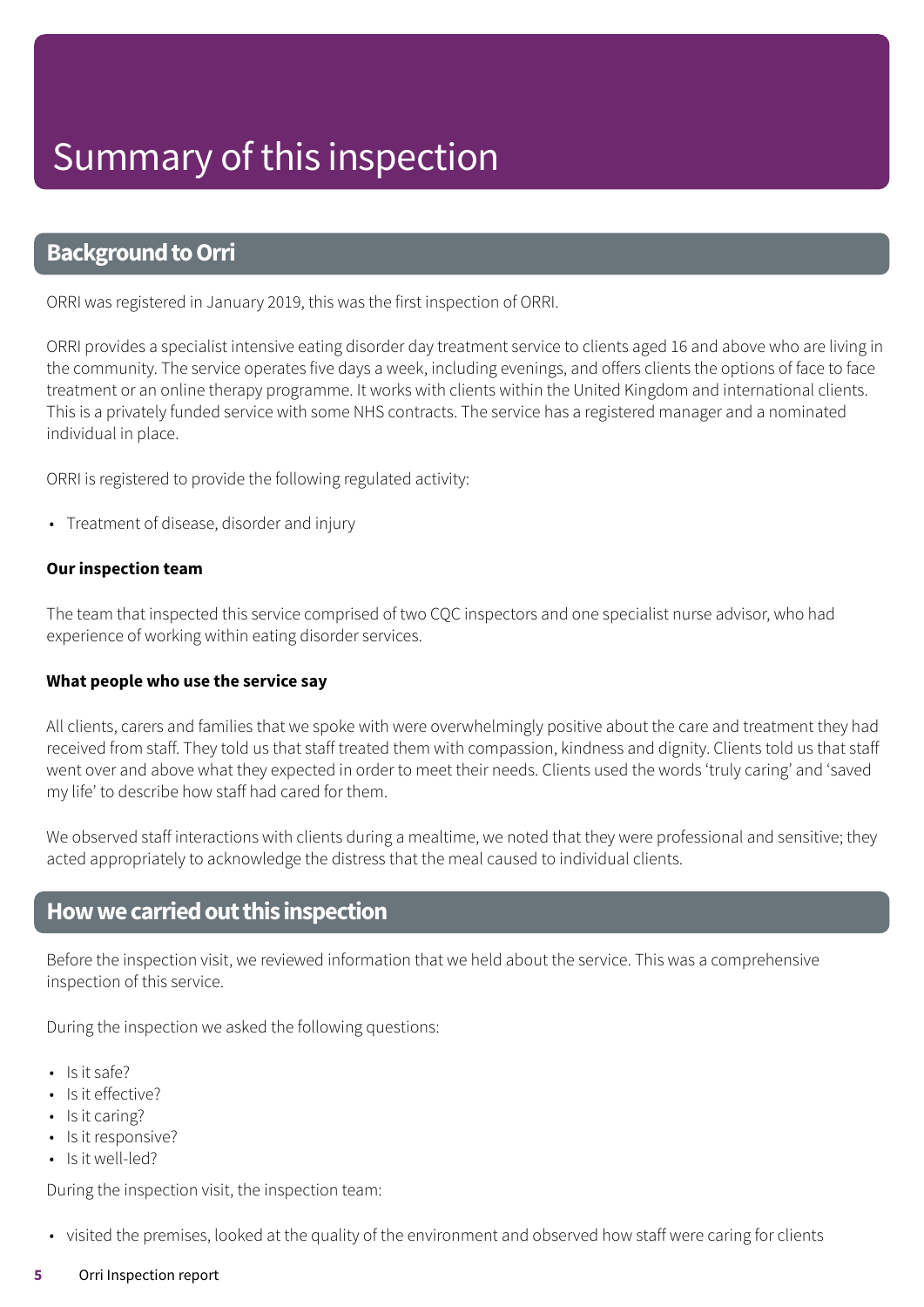# Summary of this inspection

- spoke with the chief executive officer, chief operating officer, service director and clinical director
- spoke with 22 other members of staff, including registered mental health nurses, psychotherapists, dieticians, eating disorder associates, a physiotherapist, a chef, a registered general nurse, a nursing assistant, an admissions manager, a clinical manager and a family therapist
- observed a meal and post-meal processing group
- spoke with seven people using the service and three carers of people using the service
- reviewed six care and treatment records for clients
- observed one multidisciplinary meeting, one handover meeting and one clinical governance meeting
- looked at a range of policies, procedures and other documents relating to the running of the service.

You can find information about how we carry out our inspections on our website: https://www.cqc.org.uk/what-we-do/ how-we-do-our-job/what-we-do-inspection

### **Outstanding practice**

We found the following outstanding practice:

- The service had developed a bespoke range of online tools, which benefited both clients and staff. From the staff perspective they reduced duplication and, therefore, helped to improve accuracy. The tools included 'Orri-Go' a Covid-19 screening tool that clients, staff and visitors had to complete prior to entering the premises and 'My-Orri' an electronic recording system that could be used to create lists for staff, such as for clients who required their weight to be recorded weekly, or to populate other systems, such as an electronic live board used for handover meetings.
- Clients benefitted from a mobile application called 'Recovery Record' which encouraged clients to be accountable for their meal plan whilst the service was closed on the weekend. Clients were able to upload photos of meals they had created in a visual journal, and staff could comment on the photos with motivational messages, but clients understood that there was no expectation for them to do so when off duty. However, planned sessions often included a discussion of recovery records.
- The service had created a bespoke mandatory eating disorder course for all staff to complete, which included modules on body dysmorphia, autism and obsessive-compulsive disorder (OCD).
- Staff offered therapies which were in addition to those recommended in national guidance. In addition to the standard therapies for treating eating disorders, the service offered mentalisation based therapy (MBT), internal family systems (IFS) and interpersonal psychotherapy (IPT). These therapies focused on a client's ability to have insight into their state of mind and feelings and reflect on how these may be linked to their behaviour and actions in relation to their eating disorder. Staff also offered clients mindfulness and yoga and body awareness therapy, which is a holistic therapy focusing on the integration of the mind, body and spirit.
- Managers had made the service more accessible to clients by offering an online treatment programme in addition to the in-person treatment programme. Clients were still able to access their treatment during the restrictions of the pandemic, whilst maintaining other responsibilities such as attending university. This also meant that clients could access this service nationally and internationally, recognising that clients were not always able to access similar services in their local area.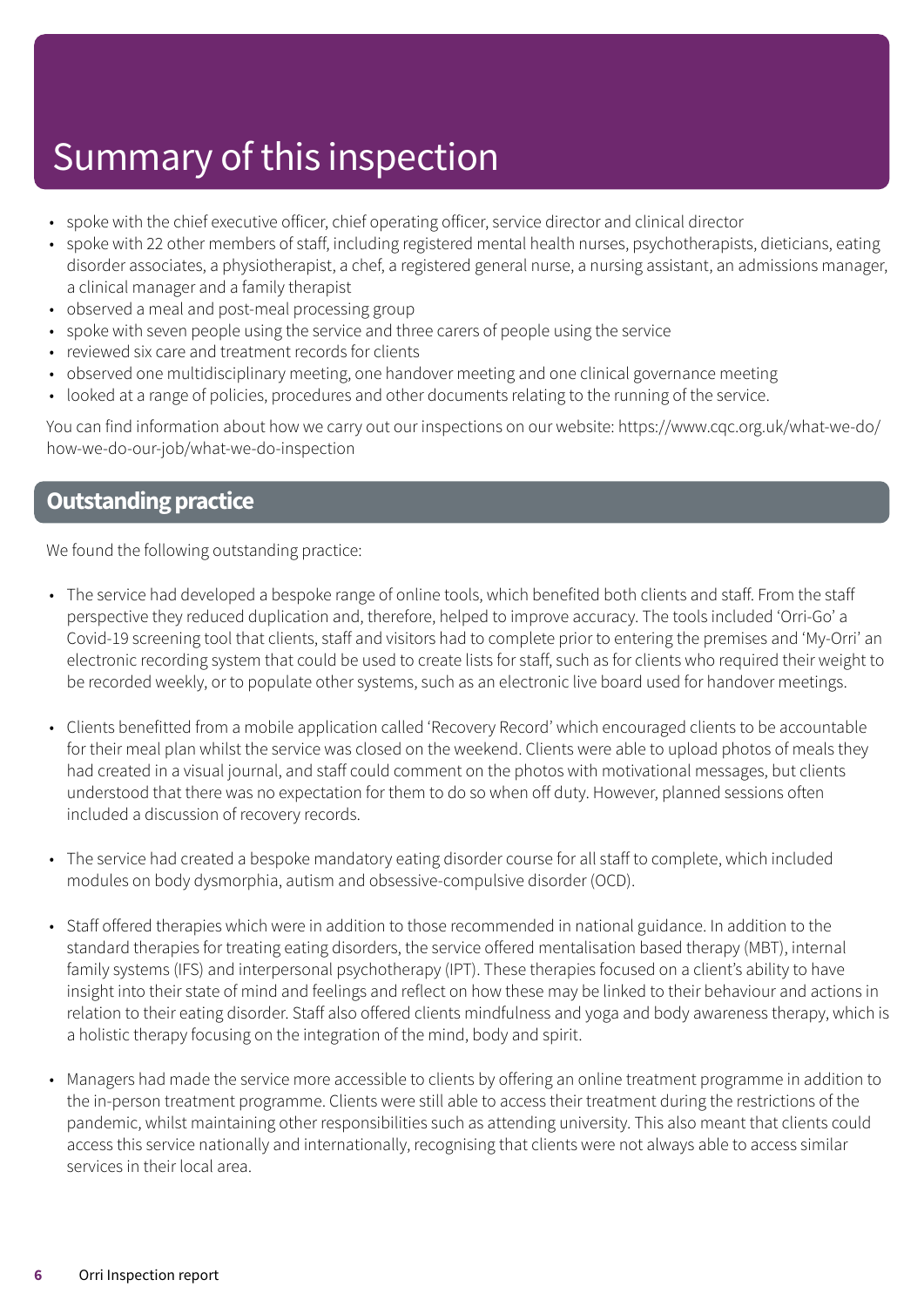# Summary of this inspection

- The service had a dedicated diversity and equity lead. The lead was in the process of developing a diversity, equities and inclusion (DEI) strategy with the aim of introducing it into all systems and processes within the organisation. The service had introduced 'drop in spaces' for staff and clients to promote conversations and ideas around inclusion, equity and diversity.
- Staff helped clients to celebrate cultural and religious events throughout the year in a way that took full account of their eating disorder. For example, as Christmas has a heavy emphasis on food, staff created a mock Christmas day meal for clients to prepare for the actual day by giving them a space to process their experience and practice their coping strategies and distraction techniques.
- The service could provide evidence of the benefits of an early intervention treatment model as an alternative for clients who were not suitable for inpatient eating disorder services. Client outcomes, using recognised rating scales, had been evaluated over 17 months.
- The staff team benefitted from practicing emergency scenarios where their competency was assessed. This is not always standard practice in this type of community service. It helped to prepare them for real-life emergencies.
- Managers had built positive and collaborative relationships with external partners to understand the challenges of the local and national population and to meet those needs. They had developed links with other eating disorder services and organisations with an interest in the topic within the United Kingdom and took steps to share the skills and knowledge developed within their service. For example, they worked closely with a local university's wellbeing team to provide awareness training on eating disorders. Managers also provided teaching sessions on recognising eating disorders and body image to an independent schools' trust, whose members educate 20,000 girls annually.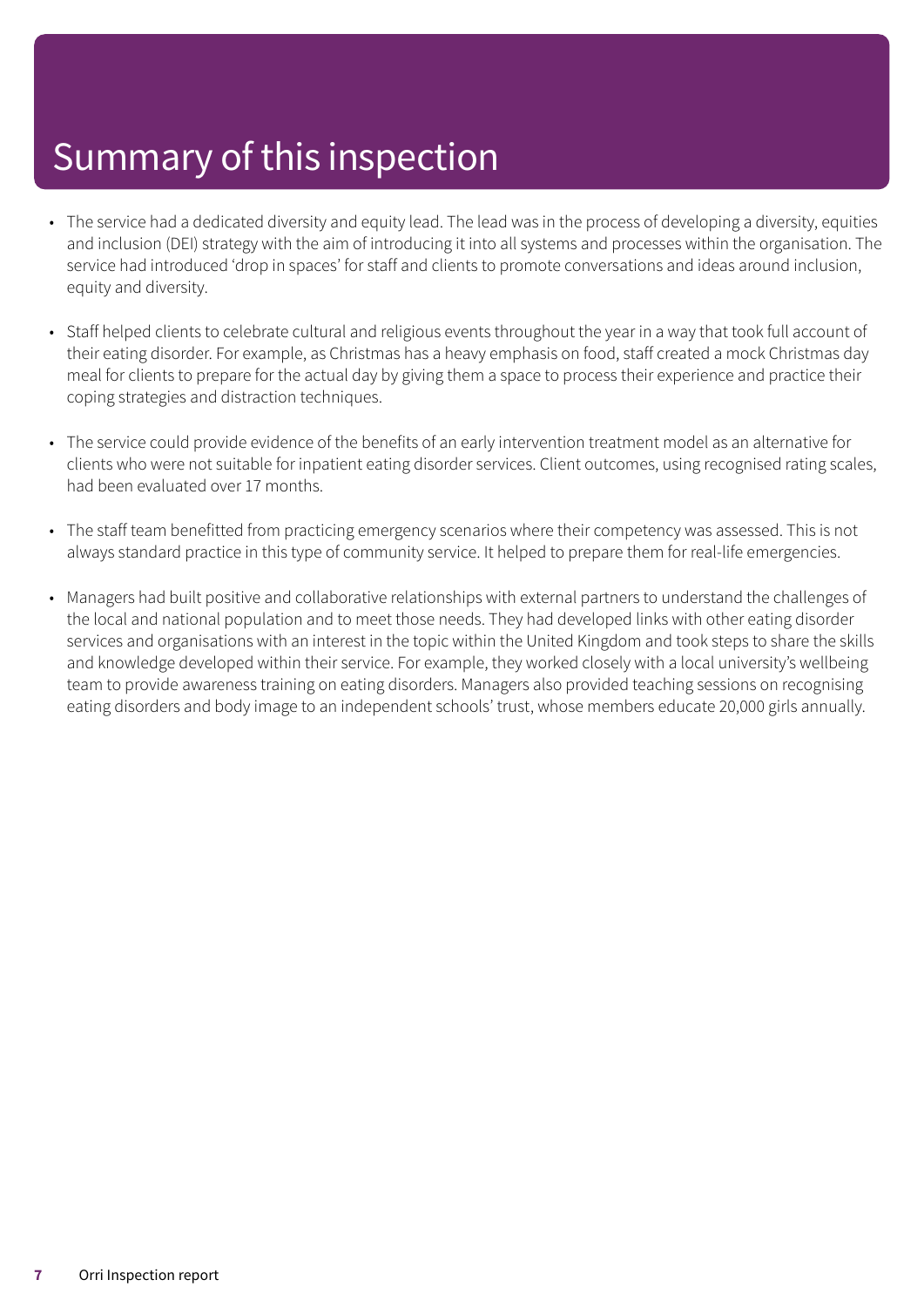# Our findings

### <span id="page-7-0"></span>**Overview of ratings**

Our ratings for this location are:

|                                        | Safe | <b>Effective</b> | Caring | Responsive | Well-led                                                                                        | Overall |
|----------------------------------------|------|------------------|--------|------------|-------------------------------------------------------------------------------------------------|---------|
| Specialist eating disorder<br>services |      |                  |        |            | Outstanding Outstanding Outstanding Outstanding Outstanding Outstanding Outstanding Outstanding |         |
| <b>Overall</b>                         |      |                  |        |            | Outstanding Outstanding Outstanding Outstanding Outstanding Outstanding Outstanding             |         |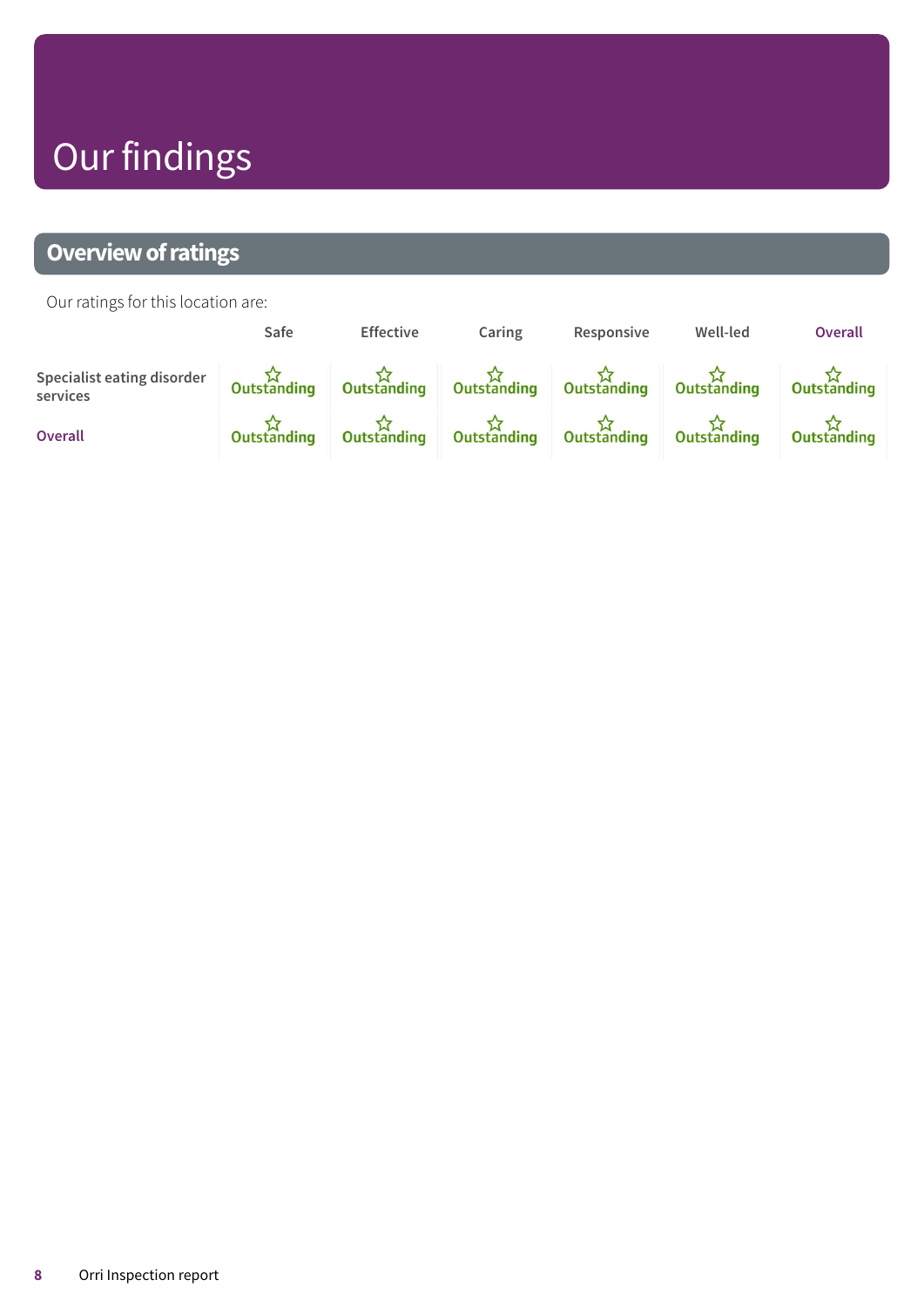<span id="page-8-0"></span>

| Safe             | Outstanding        |  |
|------------------|--------------------|--|
| <b>Effective</b> | Outstanding        |  |
| Caring           | Outstanding        |  |
| Responsive       | Outstanding        |  |
| Well-led         | <b>Outstanding</b> |  |

### **Are Specialist eating disorder services safe?**

**Outstanding –**

We rated safe as outstanding.

#### **Safe and clean environment**

All rooms where clients received care were safe, clean, well equipped, well furnished, well maintained and fit for purpose. Managers adjusted the environment to ensure that it met with appropriate infection control guidelines and implemented public health guidelines in relation to the pandemic.

Staff followed infection control guidelines, including completing annual infection control and hand hygiene training. Managers had introduced a hand hygiene song to ensure that staff and clients maintained good hand hygiene. Managers completed a monthly infection control audit, showing that staff had achieved 96% compliance in November 2021.

Managers had introduced a bespoke Covid-19 screening tool called 'Orri-Go'. Clients, staff and visitors were expected to complete this online before they visited the premises to limit the transmission of Covid-19, this involved uploading a photo of a negative lateral flow test.

Staff completed and regularly updated thorough risk assessments of all areas within the premises and removed or reduced any risks they identified. Managers completed an annual environmental audit and ligature audit to ensure that appropriate risks were identified, assessed and mitigated. Ligatures cutters were placed at various points throughout the premises so that staff could access these in the event of an emergency.

Staff had completed fire safety training and managers ensured that the premises had an annual fire risk assessment. Staff were also able to access an emergency alarm on each floor of the premises.

The clinic room was well organised, clean and had the necessary equipment for clients to have thorough physical examinations. Staff made sure that equipment was clean, calibrated and well maintained.

#### **Safe staffing**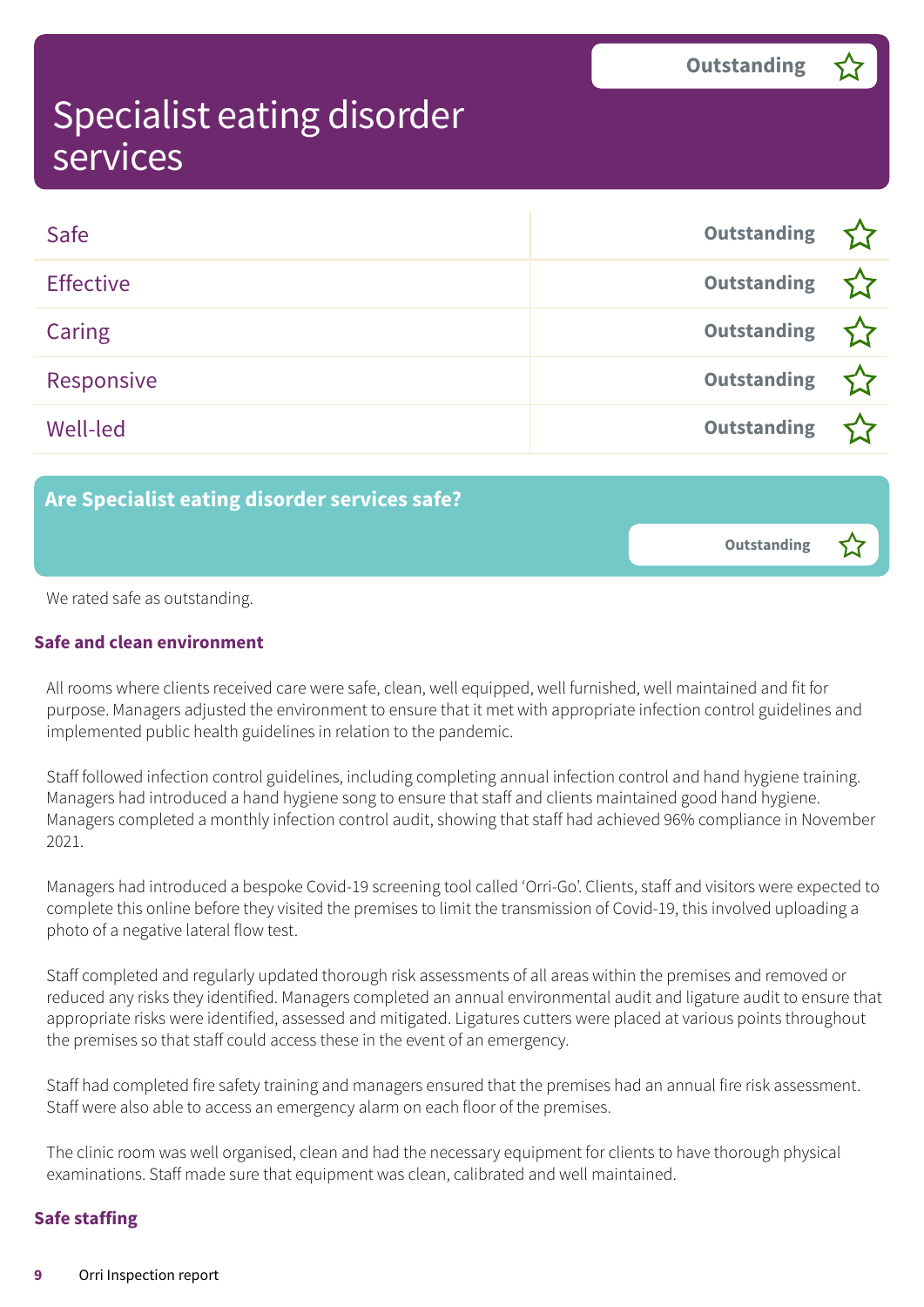The service had enough staff, who knew the clients and received basic training to keep them safe from avoidable harm. The number of clients on the caseload of the teams, and of individual members of staff, was not too high to prevent staff from giving each client the time they needed.

The service had enough nursing and therapy staff to keep clients safe. All clients that we spoke with said that there were enough staff to meet their needs. Managers ensured that vacancies were covered with regular contracted agency staff, who were fully inducted into the service before they started work.

The service had a reducing vacancy rate of 10 clinical vacancies and managers were proactively trying to recruit to these vacancies. Some additional roles had been created in response to the growth of the service.

Managers supported staff who needed time off for ill health and sickness levels were low. Managers were able to plan to cover staff sickness and absence.

#### **Medical staff**

The service had enough medical staff with two consultant psychiatrists in post. Managers planned to recruit a third consultant psychiatrist and an additional registered mental health nurse with the expansion of the service.

Managers used a contracted consultant psychiatrist who was fully inducted into the service, when they needed additional support to cover medical sickness or absence.

#### **Mandatory training**

The service provided mandatory training in key skills to all staff and made sure everyone had completed it and kept up-to-date with refresher training. Staff had completed 95% of their mandatory training by November 2021. Additional specialist training was also available.

The mandatory training programme was comprehensive and met the needs of clients and staff. Mandatory training included subjects such as safeguarding adults at level 1, 2 and 3, fire safety, information governance, infection control and basic life support training and boundary training. Managers had included ligature cutter training as part of the mandatory training programme to ensure that staff were competent to respond to any use of ligatures. Managers monitored mandatory training through an electronic dashboard and reminded staff when their training was due to expire.

Managers had created a bespoke mandatory eating disorder course for all staff to complete, which included modules on body dysmorphia, autism and OCD. All staff were expected to start this course from January 2022 with the aim of furthering their knowledge and skills in treating eating disorders using evidence-based theories. Staff were expected to show competencies in each area of the course and achieve certain learning outcomes in order to provide safe effective care to clients.

#### **Assessing and managing risk to clients and staff**

Staff were very proactive in assessing, managing and anticipating risks to clients and themselves. They responded promptly to a sudden deterioration in a client's health and the service did not have a waiting list. When necessary, staff worked with clients and their families and carers to develop crisis and safety plans. Staff followed good personal safety protocols.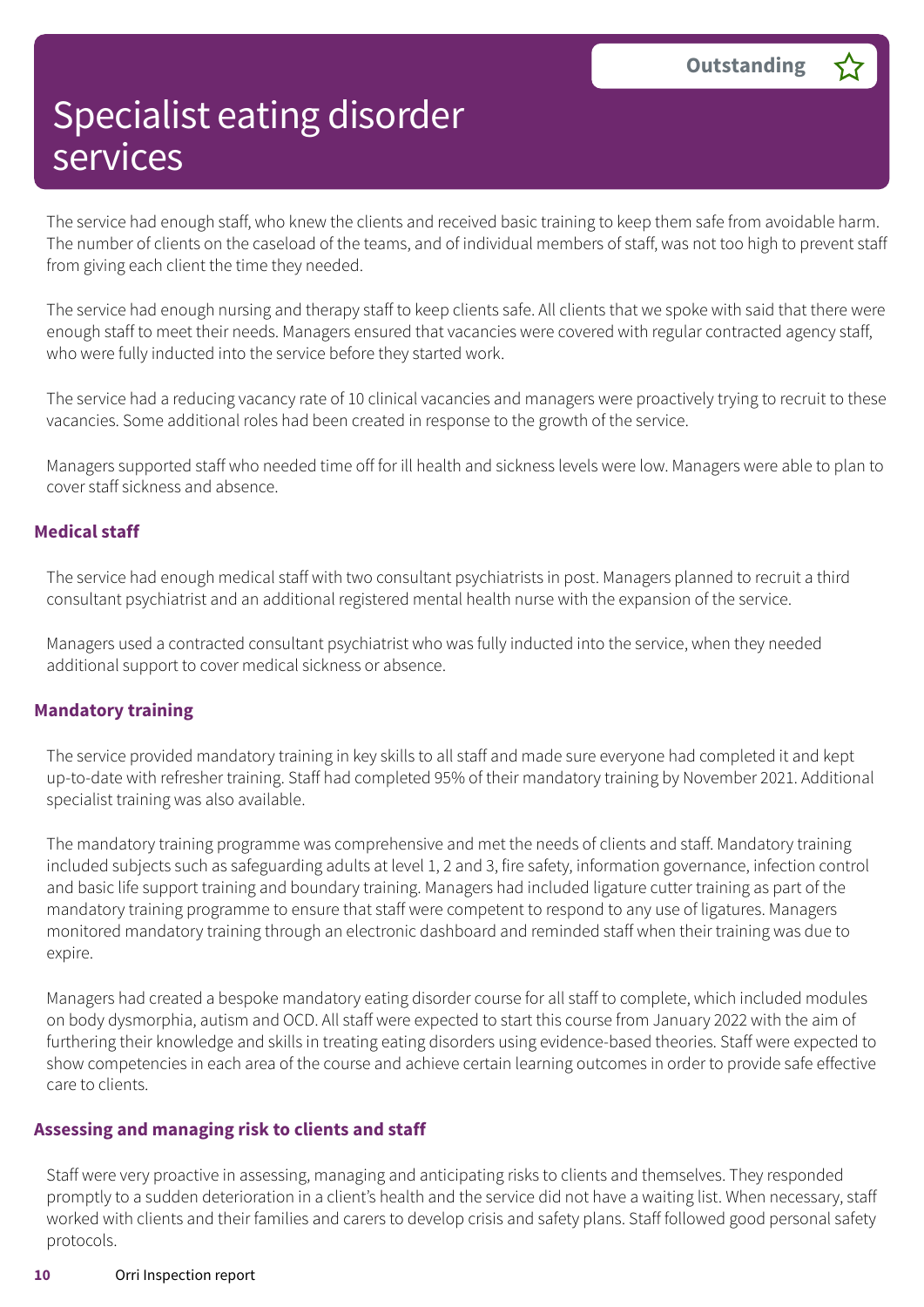#### **Assessment of client risk**

Staff completed a full medical screening and risk assessment before admission to ensure that the client's level of risk was suitable for this service. This included an assessment of whether the client was at risk of re-feeding syndrome. Re-feeding syndrome is a potentially fatal condition caused by initiation of re-feeding quickly after a period of not eating. Risks were clearly identified in client records and were updated after a change in risk or incident, including any safeguarding concerns.

#### **Management of client risk**

Staff had open conversations with clients concerning their risks and produced a safety plan in collaboration with them. This was updated if there was a change in current risks. All clients we spoke with said that they felt safe whilst using the service.

Staff responded promptly to any changes in risks to clients and sudden deterioration in a client's health. Staff discussed client risk daily in the morning handover meeting. The online service had an additional handover meeting in the afternoon to ensure that staff discussed any risks before the service closed for the evening.

The service had created an electronic live board, which was reviewed during the handover meetings. This detailed client information, such as risks, eating disorder type, current therapy programme and estimated discharge date. The live board automatically pulled information from the current client record system. This eliminated the need for staff to continuously update it.

Staff followed clear personal safety protocols, including for lone working. Any staff shortages were responded to quickly and adequately. Managers planned and assessed how client risks were to be managed effectively when developing the online treatment programme.

#### **Safeguarding**

The service had clearly defined and embedded systems, processes and policies to keep people safe and safeguarded from abuse. Staff received regular safeguarding training and took a proactive approach to safeguarding clients and innovation was encouraged.

Safeguarding concerns were regularly discussed in multi-disciplinary meetings and handover meetings and referrals were discussed in clinical governance meetings. Staff knew how to make a safeguarding referral and who to inform if they had immediate concerns. Staff could also receive advice from safeguarding leads within the service.

Staff kept up-to-date with their level 1, 2 and 3 safeguarding training, which formed part of their mandatory training. Staff knew how to recognise signs of adults at risk of or suffering harm and worked with other agencies to protect them. We saw evidence of staff completing safeguarding referrals in client records.

The service had recently had a safeguarding-themed month, called 'remember, remember safeguarding November.' Managers conducted quizzes and training to increase staff awareness of safeguarding.

Staff were encouraged to improve systems to keep clients safe and free from abuse. Changes were recently made to the safeguarding form after staff had suggested that historical risks should also be recorded.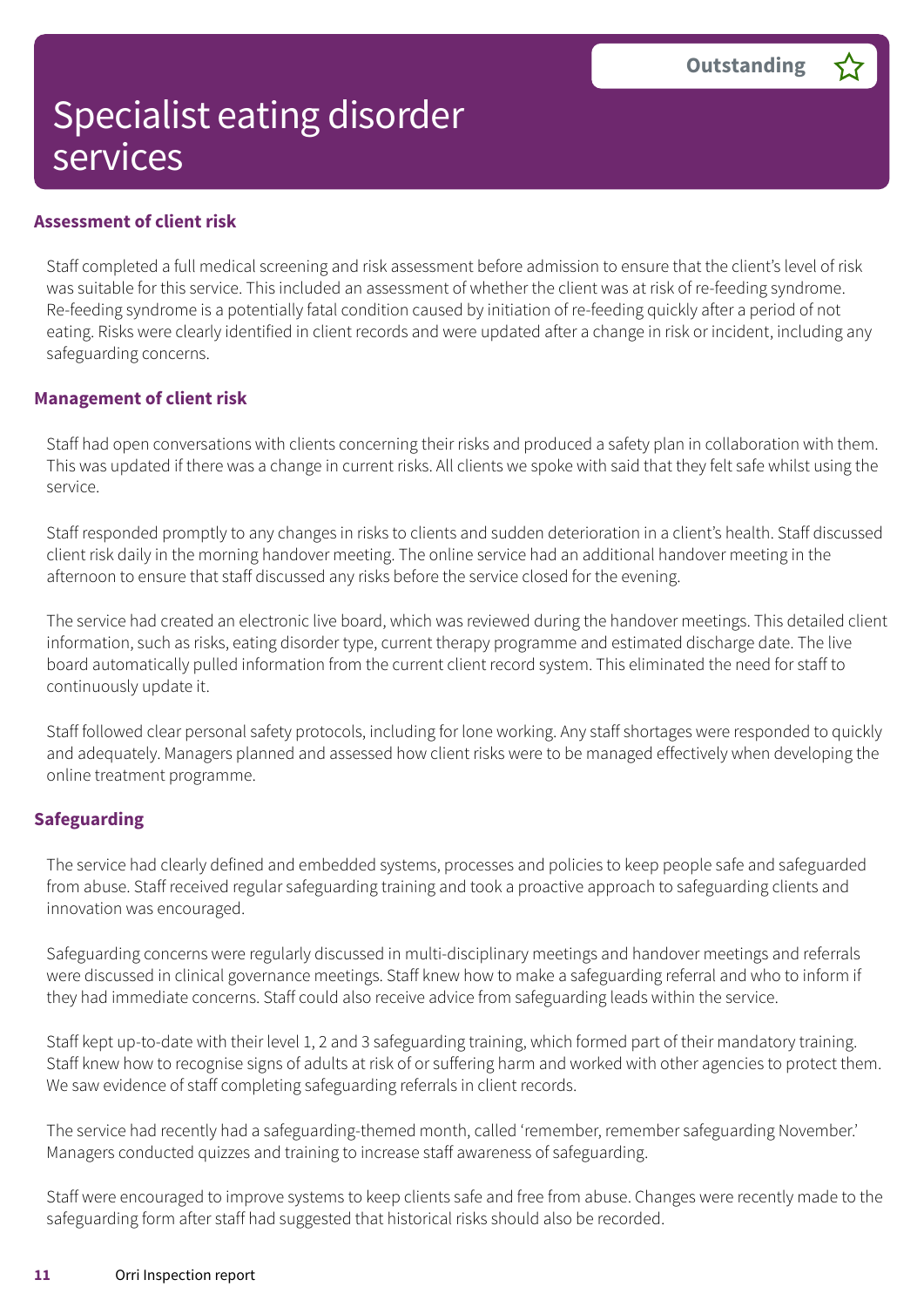Staff could give examples of how to protect clients from harassment and discrimination, including those with protected characteristics under the Equality Act. The service had an equity and diversity lead, who promoted an open culture which supported staff to recognise and respond to any unintended or covert discrimination within the service.

#### **Staff access to essential information**

Staff kept detailed records of clients' care and treatment. Records were clear, up-to-date and easily available to all staff providing care. Managers had created a tailored record system to meet the needs of staff and clients.

Client notes were comprehensive, detailed and updated regularly, and all staff could access them easily on a secure electronic system. Managers monitored client care and treatment records through monthly record keeping audits. Staff had achieved 91% compliance in October 2021.

Managers had thought about how to improve the electronic record system to not only increase the accuracy of client records, but to also reduce time for staff in recording notes on the record system. Managers had created a bespoke electronic system called 'My-Orri', which automatically pulled through information from the clients' records, such as physical health data. For example, nurses were automatically sent an electronic list of clients who were required to be weighed weekly.

#### **Track record on safety**

The service had a good track record on safety. There were no reported serious incidents within the service.

Staff were proactive in using the electronic system to report incidents. Managers had oversight of incidents and these were reviewed in the monthly clinical governance meetings. There had been 18 incidents reported within October 2021. Incidents included data protection queries, health and safety issues, Covid-19 related incidents and one incident concerning verbal aggression.

#### **Reporting incidents and learning from when things go wrong**

The service managed client safety incidents well. Staff recognised incidents and reported them appropriately on the electronic system. When things went wrong, staff apologised and gave clients honest information and suitable support.

Managers investigated incidents appropriately and ensured that feedback from investigations and learning from incidents were discussed in the weekly staff meetings as a standing agenda item. Managers used an electronic system called 'RADAR' to send summaries of lessons learned and staff were expected to complete reflective questions. Managers also shared a monthly lessons learned newsletter.

Managers assessed staff competencies and any additional training needs by organising monthly emergency simulation scenarios. They acted out an unannounced emergency scenario and assessed how staff responded. This reduced the chance of errors occurring when a real emergency incident happened. A recent scenario identified that staff needed additional training in first aid.

Managers completed a monthly audit of incident investigation, complaints and whether the duty of candour had been met. In October 2021 staff had achieved 95% compliance with this audit. Staff understood the duty of candour. They were open and transparent and gave clients and families a full explanation if and when things went wrong.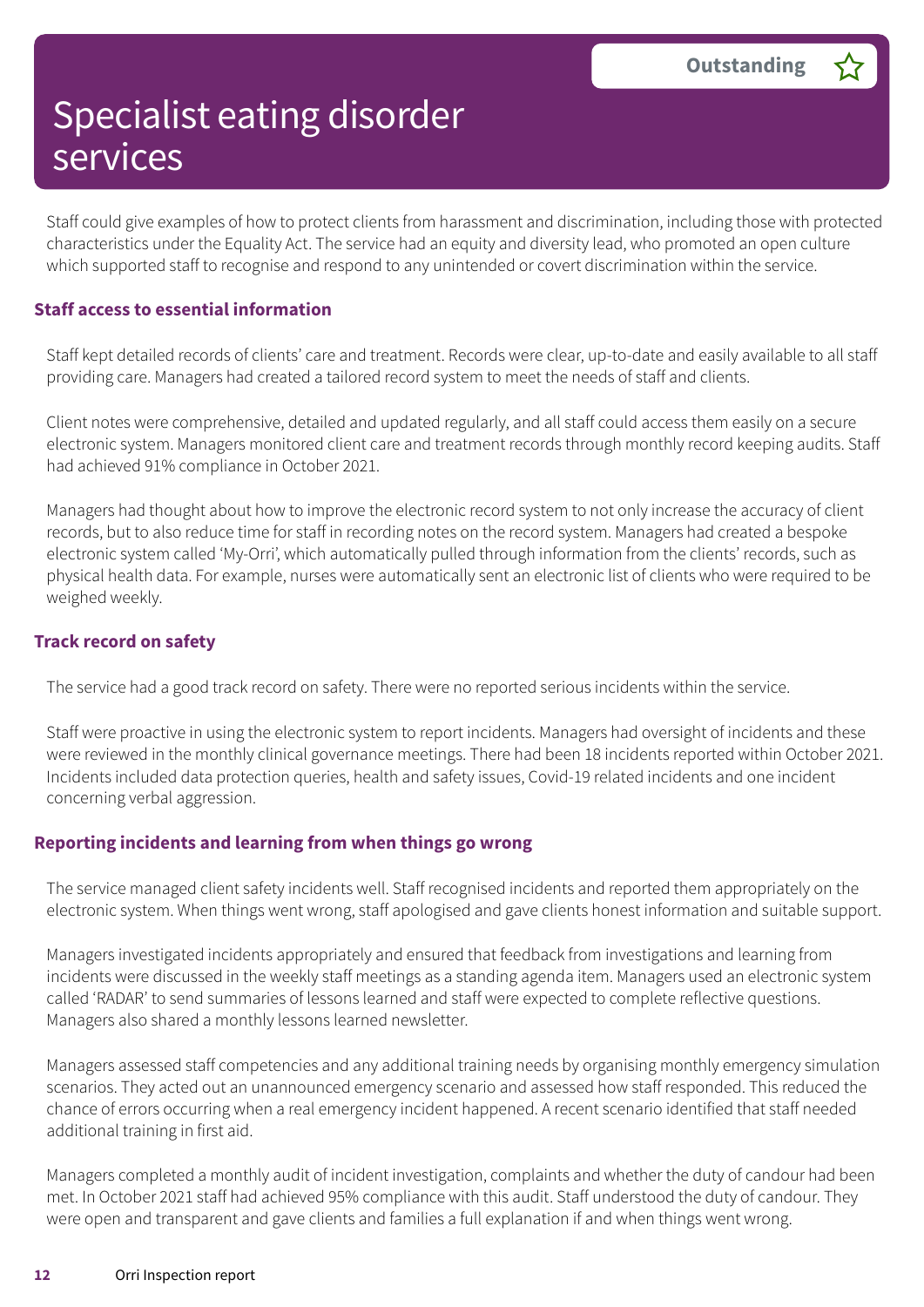### **Are Specialist eating disorder services effective?**

**Outstanding –**

We rated effective as outstanding.

#### **Assessment of needs and planning of care**

There was a truly holistic approach to assessing, planning and delivering care and treatment to all people who use services. Staff assessed the mental health and physical needs of all clients before admission into the service. Staff and clients created collaborative care plans which were holistic, person-centred and tailored to meet the needs of each client.

We looked at six care and treatment records. Staff completed a comprehensive mental health and physical health assessment of each client upon admission to the service. This included weight monitoring, BMI (body mass index), height, electrocardiogram (ECG) monitoring, the sit up, squat and stand up (SUSS) test of muscle function in anorexia nervosa, plus dietetic and OT assessments, which were reviewed regularly. Dieticians, therapists, eating disorder associates, nurses and psychiatrists worked together to plan and deliver care and treatment in conjunction with clients and reviewed this in the weekly multi-disciplinary meeting.

Care plans were reflective of clients' assessed needs, embodied the voice of the client and their family members and were recovery-orientated in considering how clients could work towards achieving their goals. For example, one care plan detailed techniques to help a client to increase their self-esteem.

Staff assessed and met clients' dietary needs. Dieticians created meal plans with clients to meet their individual eating needs, these included distraction techniques clients could use whilst eating. All clients we spoke with were aware of their care and treatment plan and had the opportunity to review and update this weekly with their case manager.

Staff completed screening tools to assess whether clients had attention deficit hyperactivity disorder (ADHD) or were on the autistic spectrum disorder (ASD) and referred them on to appropriate services if this was the case. Staff could get advice from a consultant psychiatrist within the service, who had a specialism in autism.

#### **Best practice in treatment and care**

Staff provided an extensive range of care and treatment for clients which went beyond national guidance and best practice. Staff used evidenced based approaches to support the delivery of high-quality care and treatment. They ensured that clients had good access to physical healthcare and supported them to live healthier lives. Staff used recognised rating scales to assess and record severity and outcomes. They also participated in clinical audit, benchmarking and quality improvement initiatives.

Staff offered clients a range of therapies. This included cognitive behavioural therapy, dialectical behavioural therapy, interpersonal psychotherapy, psychodynamic psychotherapy, creative arts therapies, eye movement desensitisation and reprocessing (EMDR), psycho drama therapy and MANTRA (Maudsley Anorexia Nervosa Treatment for Adults). The service followed a stepped approach so that treatment evolved with each individual client as they progressed in their recovery. Therapies were offered to clients on an individual or group basis.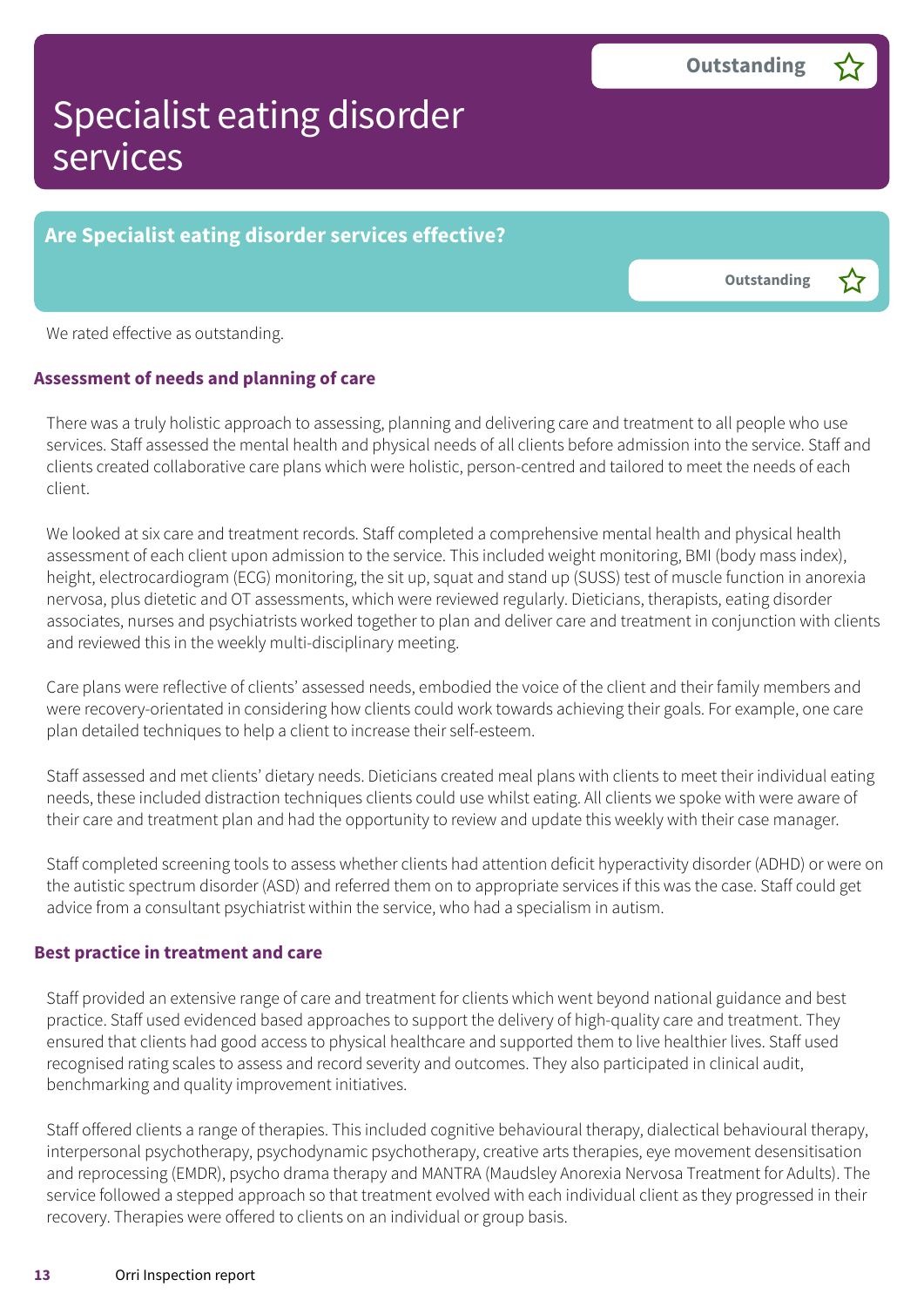The service was rigorous about treating the whole client, not just their eating disorder, and this involved treating any underlying issues through a psychotherapy and psychoeducational programme. For example, staff offered mentalisation based therapy (MBT), internal family systems (IFS) and interpersonal psychotherapy (IPT). These therapies focused on a client's ability to have insight into their state of mind and feelings and reflect on how these may be linked to their behaviour and actions in relation to their eating disorder. Staff also offered clients mindfulness, yoga and body awareness therapy, which is a holistic therapy focusing on the integration of the mind, body and spirit.

Staff made sure clients had support for their physical health needs from their GP before they could access this service. Staff helped clients to live healthier lives by supporting them to take part in programmes or by giving advice. The physiotherapist was in the process of developing an exercise pathway with occupational therapy, which aimed to provide advice and education to clients on healthy exercise rather than weight loss.

Staff used recognised rating scales to assess and record the severity of client conditions and care and treatment outcomes. Staff used the Eating Disorder Examination Questionnaire (EDEQ) and the Depression Anxiety Stress Scale (DASS). Staff also used the MARSIPAN tool (The management of really sick clients with anorexia nervosa) to assess the severity of clients with eating disorders, although this national guidance was in the process of being updated with the input of the medical director within the service.

Staff used technology to support clients. Managers had successfully moved the service online during the covid-19 pandemic to ensure that clients could still access it. It also led to the development of an online programme for those who could not travel to day treatment once this resumed. Staff provided assessments and therapies virtually and had adapted the service to meet the needs of clients, for example, clients agreed to eat their meals in front of their web camera with other clients and staff as part of a practical processing group.

Managers had reviewed client outcomes in a report covering the period February 2019 to June 2021 in order to evaluate the effectiveness of the service. This included an evaluation of changes in weight, body mass index (BMI), depression anxiety stress scale (DASS), and the eating disorder examination questionnaire (EDEQ). The report showed that the service was successful in increasing weight in 75% of underweight clients and 41% of clients achieved a BMI above the accepted range for anorexia nervosa whilst 18.3% achieved a normal BMI range. Managers were able to evidence that 30% of clients who accessed the service, would have otherwise been admitted to an inpatient facility. This report also showed that there was no significant difference in weight gain between clients accessing the online service or attending the service in person.

All staff were actively engaged in activities to monitor and improve quality and outcomes. Opportunities to participate in benchmarking were proactively pursued, including participation in approved accreditation schemes. Managers had completed a quality review of the service in November 2021. This included a review of the safety of the service, including safeguarding escalation processes and a review of the environment, including infection control, record keeping systems and governance. Managers subsequently identified any areas that could be improved, such as the development of an easy-read version of the lessons learned newsletter.

Staff took part in clinical audits and managers had oversight of the audits and used results from them to make improvements. Audits covered care plan and risk assessment, discharge planning, health and safety, hydration and nutrition, incidents, complaints and duty of candour, staff induction, physical health, record keeping and consent. Managers had identified in October 2021 that two audits fell below the expected target of 75%, these were physical health audits (67%) and care plan audits (65.5%). They put immediate plans in place to improve these to 100% for physical health audits and 85% for care plan audits by November 2021. Action plans were shared with staff in the monthly team meetings.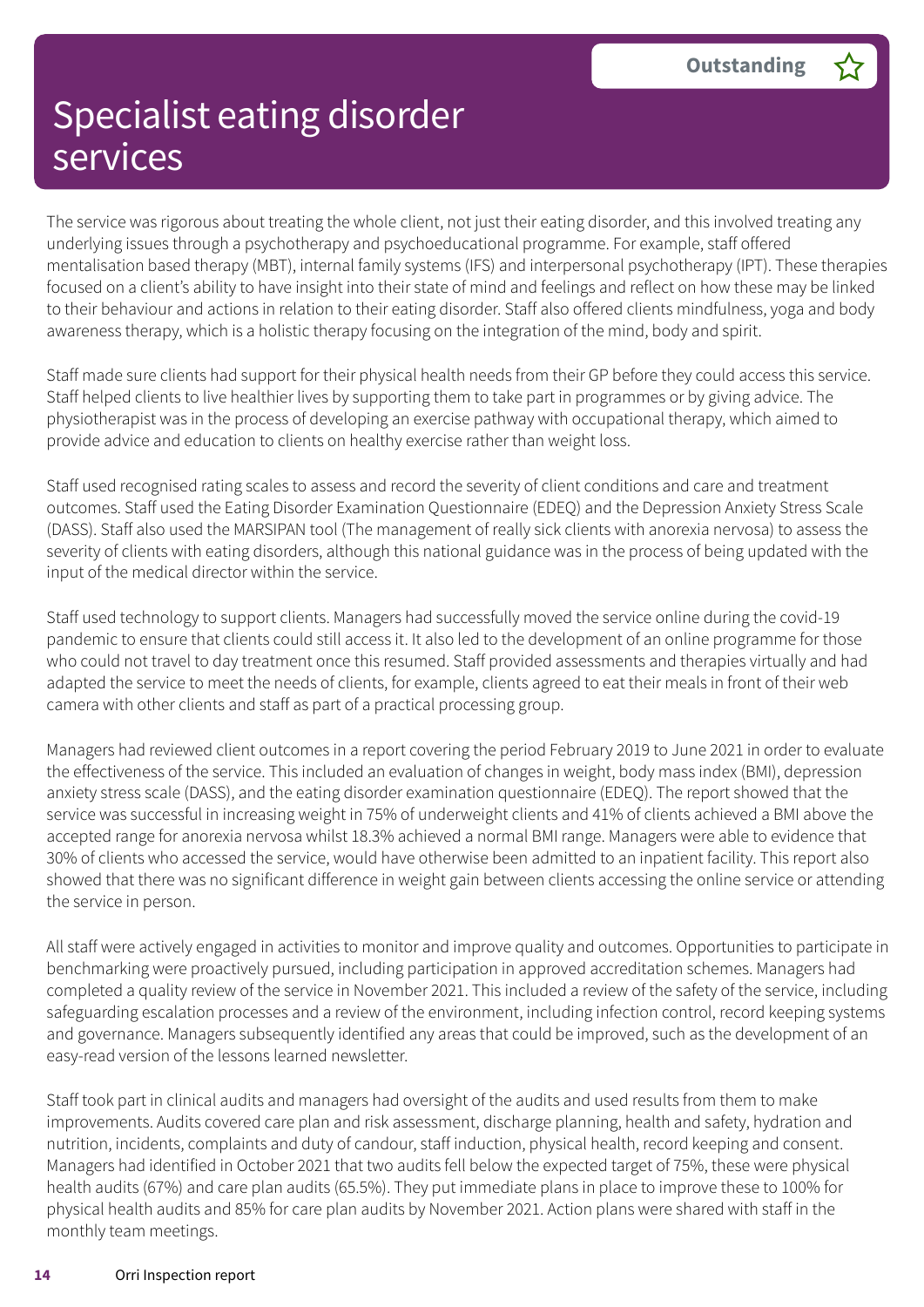#### **Skilled staff to deliver care**

Clients had access to the full range of specialists required to meet their needs, as well as additional specialists if required. Managers made sure that staff had the range of skills needed to provide high quality care. They supported staff with appraisals, supervision and opportunities to update and further develop their skills. Managers provided an induction programme for new staff.

The service had a full range of specialists to meet the needs of each client. This included consultant psychiatrists, dieticians, physiotherapists, occupational therapists, nurses, eating disorder associates, psychologists, psychotherapists and a family therapist. Clients could also access additional specialists to meet their needs, such as a drama therapist and yoga and body awareness therapist.

Managers made sure staff had the right skills, qualifications and experience to meet the needs of the clients in their care, including bank and agency staff. Staff spoke with enthusiasm and passion about working for the service and informed us that there were opportunities for career progression and development within the service. Staff had developed their skills through formal training courses and through in-house weekly short training sessions called 'wise Wednesdays'. Staff were able to share their own learning and practice. For example, a recent topic covered working with clients who have a diagnosis of emotionally unstable personality disorder and an eating disorder.

Managers gave each new member of staff a full induction to the service before they started work. Managers had created a staff induction pack and competency framework, which covered the environment, use of PPE and infection prevention and control, essential IT, nursing and physical observations, safeguarding, incidents, an understanding of ORRI and the client journey and policies and procedures. Staff who were recently appointed told us that they had received comprehensive inductions and felt supported throughout the induction process.

Managers supported non-medical and medical staff through monthly constructive clinical supervision and weekly reflective group sessions. There was a supervision structure in place and managers had oversight of all supervisions via an electronic tracker. Managers had recognised that there were some gaps in the supervision tracker and had worked with staff and senior staff to improve this. Staff had completed 66% of their line management and clinical supervision responsibilities in October 2021 and, following prompting, this had increased to 83% by November 2021.

Managers also supported all staff by conducting constructive annual appraisals of their work and their professional development. The 77% completion rate reflected issues related to the pandemic, such as staff shielding and staff sickness.

The continuing development of staff skills, competence and knowledge was recognised as an essential component for providing high quality care and treatment. Managers identified any training needs their staff had and gave them the time and opportunity to develop their skills and knowledge, including accessing specialist training. For example, managers had developed a bespoke eating disorder training course for staff, this was due to commence in January 2022 and covered modules such as relationships and boundaries, nutrition, body image, equity and diversity, clinical risk and working with autistic clients and clients with personality disorder.

Managers made sure staff attended regular team meetings and passed on information to those who could not attend. Team meetings covered the performance of the service, such as staffing, audits, learning from incidents, complaints and compliments.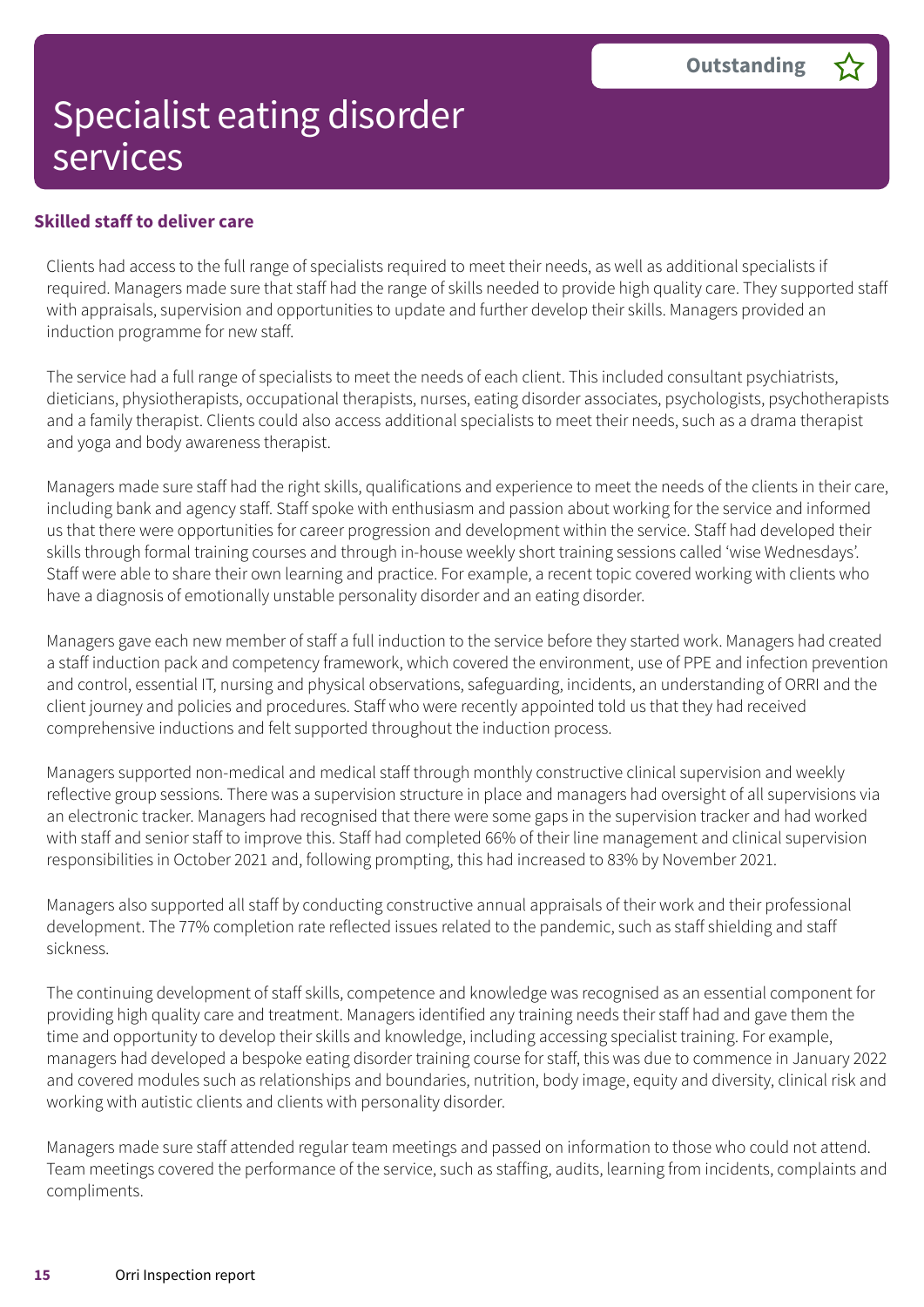Managers had thought about how they could share their expertise, knowledge and skills with other organisations to benefit people with an eating disorder nationally. Managers worked closely with a local university's wellbeing team to provide awareness training on eating disorders, such as recognising an unhealthy body mass index (BMI) score. Managers also provided teaching sessions on recognising eating disorders and body image issues to an independent schools trust, whose members educate 20,000 girls annually.

#### **Multidisciplinary and interagency teamwork**

Staff from different disciplines worked together as a team to benefit clients. They supported each other to make sure clients had no gaps in their care. The team had effective working relationships within the organisation and with relevant services outside the organisation.

Staff held weekly multidisciplinary meetings to discuss clients' progress and their care and treatment. All staff members from different disciplines within the service worked together to meet each client's needs, including therapists and eating disorder associates. We observed a multidisciplinary meeting, staff attended remotely and in person and shared clear information about clients, reviewed their care and treatment plans and took account of any changes in risks.

The service had effective working relationships with external organisations, such as inpatient eating disorder services and GPs. Staff liaised with GPs with the consent of the client and copied in clients to any letters that were sent to their GP. The service accepted overseas clients into the service only if they were assessed to be low risk of self-harm, were under the care of a local doctor and had a treatment plan in place; they required details of the client's nearest hospital and their emergency contacts. Staff made sure they shared clear information about clients with all relevant people as well as any changes to their care and treatment, including during transfers of care.

#### **Good practice in applying the Mental Capacity Act**

Staff supported clients to make decisions about their care for themselves. They understood the provider's policy on the Mental Capacity Act 2005 and assessed and recorded capacity clearly for clients who might have impaired mental capacity.

Staff had a detailed understanding of the Mental Capacity Act and 92.5% of them had completed their Mental Capacity Act training. Managers had created a Mental Capacity Act song for staff to remember the five principles.

The service monitored how well it followed the Mental Capacity Act and made changes to practice when necessary. Staff assessed and recorded capacity to consent clearly each time a client needed to make an important decision. Managers were in the process of updating an electronic form for staff to assess and record a client's capacity and best interests' decisions if required. This included staff giving clients enhanced support to make specific decisions before deciding that they lacked the mental capacity to do so.

Staff were clear about recording consent for care and treatment and each client was expected to complete a consent form upon admission to the service. This included information about whether the client consented to their information being shared with their family or carers and external services. Managers completed a quarterly audit to evaluate how well staff applied the Mental Capacity Act.

#### **Are Specialist eating disorder services caring?**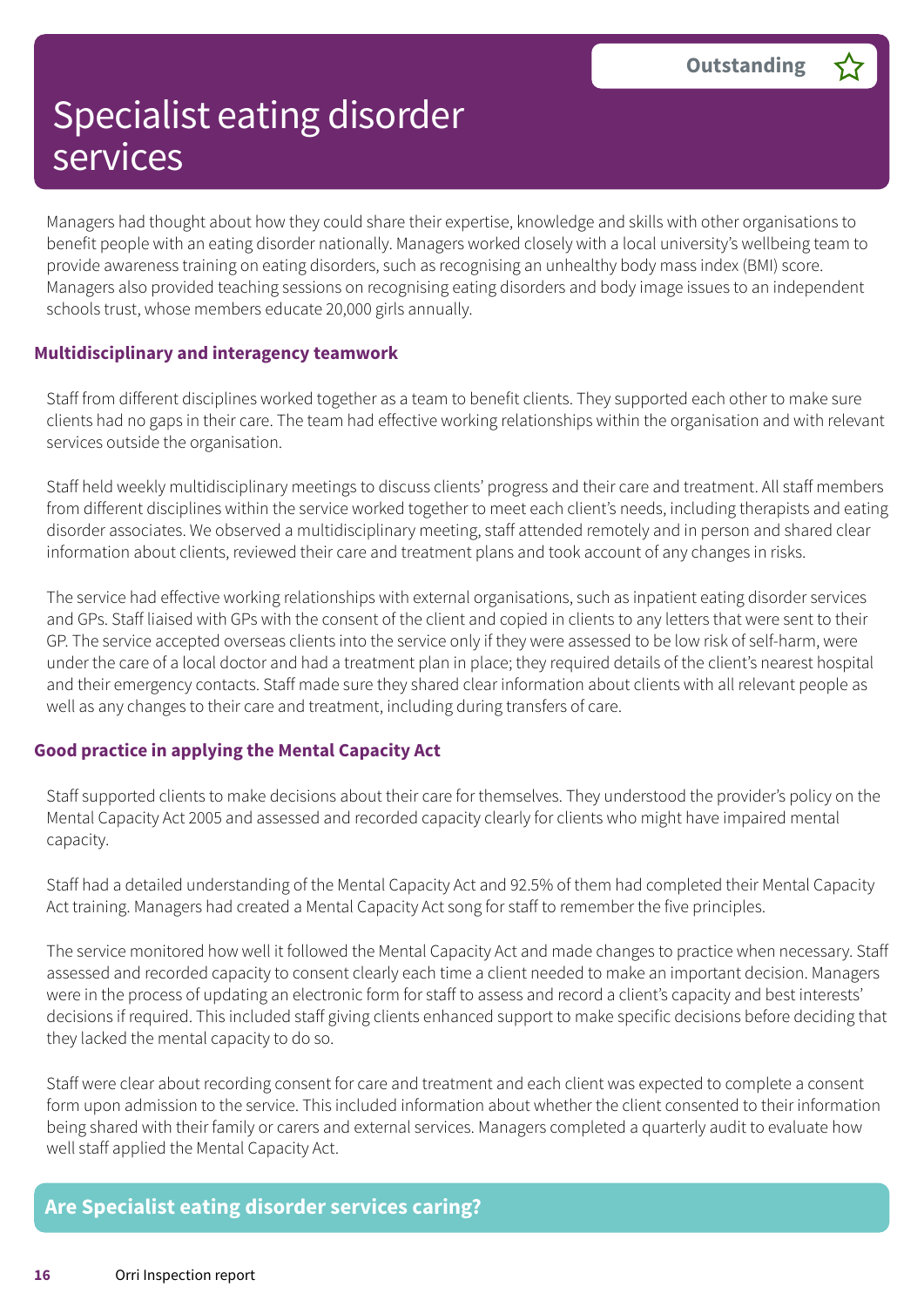**Outstanding –**

We rated caring as outstanding.

#### **Kindness, privacy, dignity, respect, compassion and support**

Staff treated clients with compassion and kindness and valued them as partners in their care. Feedback from people who use the service and those close to them was overwhelmingly positive. Clients told us that staff went the extra mile and above and beyond what they expected of them. Staff were highly motivated and inspired to provide care that promoted and respected clients' privacy and dignity.

Clients received high quality care and support from a staff team that worked within a strong person-centred culture. There was an extraordinary caring ethos throughout the service. Staff talked about valuing people, respecting their rights to make decisions, being inclusive and respecting people's diverse needs. Staff demonstrated real compassion and empathy when speaking to and about the clients.

Staff recognised and respected the totality of people's needs. They always took people's personal, cultural, social and religious needs into account. They spent time getting to know them and to understand their needs and preferences. Clients were treated with care, compassion, kindness, dignity, calmness and respect by staff. Multi-disciplinary discussions were very person-centred and involved looking at the holistic needs of each person, for example we heard an MDT discussion about a client who wished to travel overseas.

Clients' individual differences were recognised and accommodated without judgement or discrimination and clients confirmed this. Reasonable adjustments were made and care was tailored to individual needs. Clients and carers were very positive about the way staff interacted and supported them.

We observed staff at work during the lunchtime meal. Staff interactions were professional, sensitive and appropriate at all times, this included acknowledging the distress that mealtimes caused individual clients.

Staff provided practical help, emotional support and advice to clients when they needed it. Clients told us about the various therapy groups and one to one sessions they took part in. For example, staff held a daily checking in group virtually and on the premises to check on the client's wellbeing and their current thoughts and feelings.

Clients described staff being exemplary in ensuring their safety and providing emotional support. They told us that staff behaved in ways that met the unique and individual needs of each client. For example, a client described a staff member sitting with them for over an hour when the service had closed, after they had become emotionally unregulated. Another client described the team as 'truly caring'; they told us how the dietician had left motivational voicemails for them when they were going through a difficult period with their eating. Another client told us that 'the service literally saved my life in a kind and caring way. I cannot fault them'. They described the staff as believing in them and their recovery journey and not giving up on them. Both online and day care clients told us that the service had given them hope of recovering from their eating disorder and spoke about being part of the ORRI community.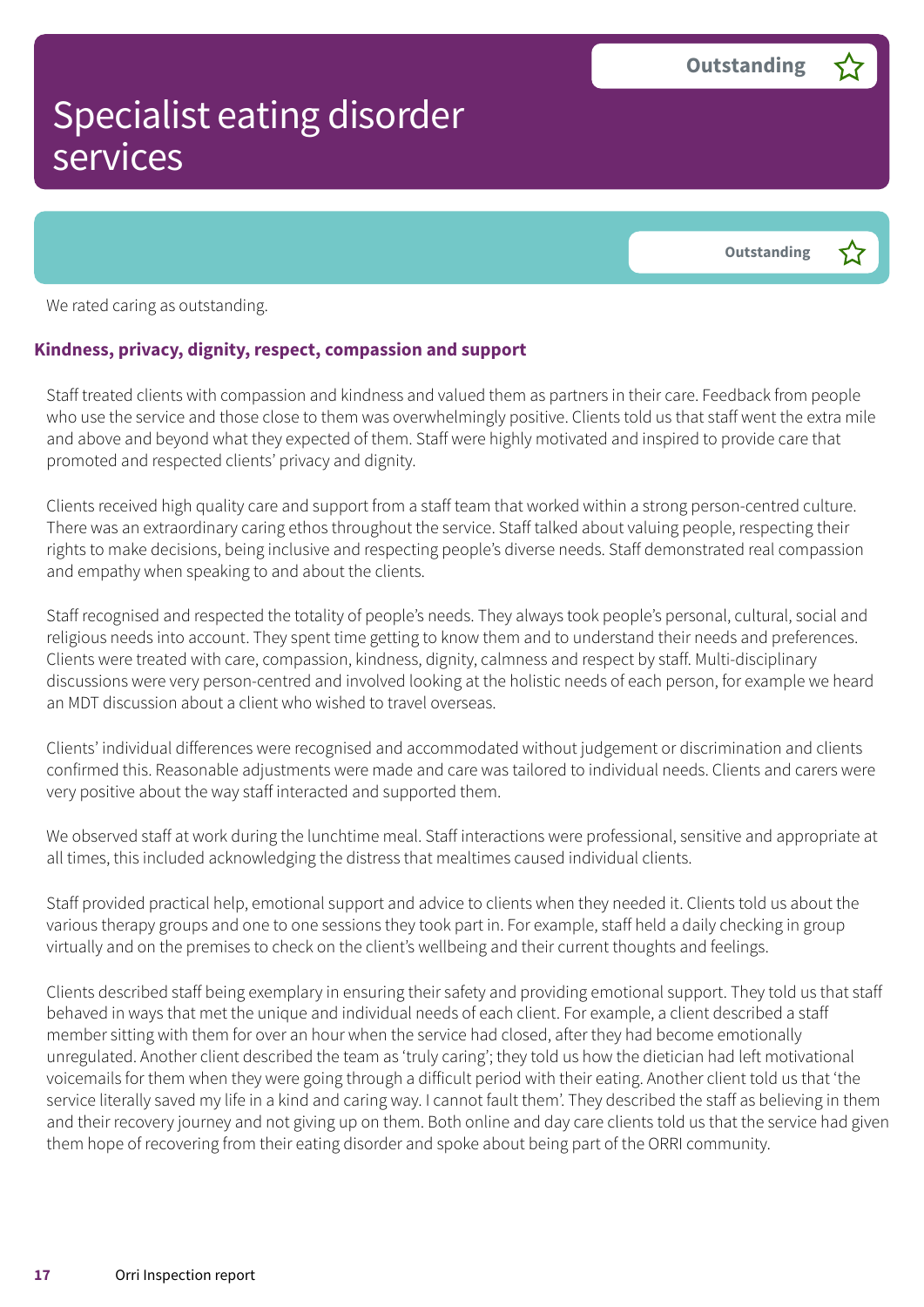Staff directed clients to other services to meet their needs and supported them to access those services if they needed help, for example, staff signposted clients to eating disorder charities and also supported them to access inpatient services when required. Clients could access the 'Ask Orri' online website tool for support and clients we spoke with confirmed they were given advice about what to do in the event of a crisis when the service was closed.

Clients told us that staff created a safe space for them to talk about inequalities that they experienced, such as racism, and any individual biases that they held. Staff followed the service's policy on client confidentiality.

#### **Involvement in care**

Staff empowered clients to be active partners in care planning and risk assessment and actively sought their feedback on the quality of care provided. They ensured that clients had easy access to independent advocates.

Clients were active partners in their care. Staff were fully committed to working in partnership with clients and making this a reality for each person. Staff empowered clients who used the service to have a voice. Clients reported that they were full partners in planning their care and risk management. Care plans and risk assessments demonstrated a strong client voice in a simple and clear manner. We saw and heard that clients' individual preferences and needs were always reflected in how care was delivered.

Staff supported clients to make decisions about their care. The capacity of clients to make decisions was always considered in multidisciplinary discussions. Clients we spoke with confirmed they were involved and empowered in all aspects of decision making relating to their care and treatment.

Managers had contracted a new advocacy service for clients to use and were thinking about what projects they could be involved in to improve client experience within the service. Clients told us that they knew what an advocate was and how to access them.

#### **Involvement of clients**

People were empowered as partners in their care, practically and emotionally. Staff supported clients to take an active role in decisions about the service. Prior to the service opening, the provider held focus groups to understand what clients wanted from the programme. More recently, 80% of clients said they would recommend the service to their friends and families.

Clients were able to feedback on the service, raise concerns and share ideas for improvement through the weekly community meeting, held both virtually and in the premises. Clients used these meetings express any concerns and suggest improvements. For example, clients requested an educational session on body image and compulsive exercise. These meetings were recorded, and actions were followed up. For example, we saw that clients had raised concerns about their induction process, in response the service held a focus group and made changes to the client handbooks.

Staff listened to client feedback about improving the quality of the current treatment model. Managers had reviewed the contents of the groups and added new topics, such as body image and a dialectical behaviour therapy (DBT) skills group.

The service had a blog space on its website and clients were able to submit pieces of written information about their eating disorder recovery, mental health and wellbeing. All submissions were monitored by the social impact manager to ensure they were safe to be published.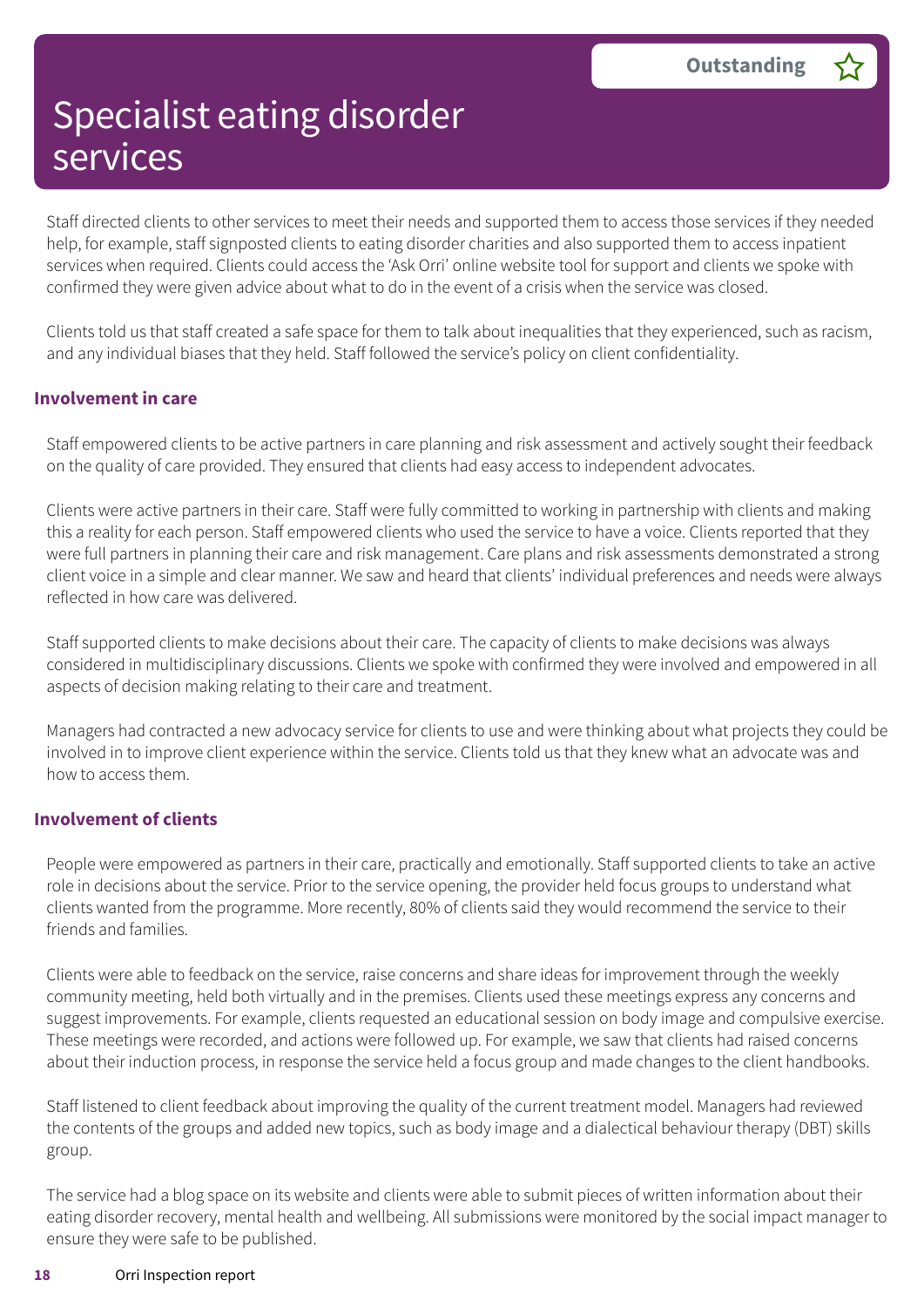Staff explained how integral it was that clients were involved in decisions about the service. Clients participated in staff recruitment panels for all clinical posts, such as the recent consultant psychiatrist interviews. They were treated as equal partners in the recruitment process, for example, managers would not recruit a candidate if the client representative did not feel that they would be suitable for the service. Clients who had participated in the panels confirmed they had been offered and had undertaken interview training.

The service had a well-established alumni group, formed of clients who had completed their recovery journey. Clients from this group told us they kept in regular touch with the service, had monthly drop-in calls and carried out supportive webinars for new clients joining the service.

Staff had developed separate bespoke handbooks for the online treatment programme and the in-person treatment programme. Both handbooks had useful information on what clients could expect from the service such as explaining the treatment programme and support available for families and carers. It also had information for clients about recognising triggers and the impact social media can have on body image and mental health. Staff had ensured that this was developed in collaboration with clients who had previously used the service, for example, there were motivational messages throughout the handbook from former clients to guide new clients to the service.

#### **Involvement of families and carers**

Staff informed and involved families and carers appropriately.

Carers we spoke with told us that the level of emotional support they had received was exemplary. One parent told us how they had been supported by the dietician to manage their family member's mealtimes whilst using the online programme. Family therapy was provided as part of the recovery programme. Staff provided psychoeducation for carers and families to ensure they understood eating disorders; this was in line with national eating disorder guidelines.

The service had a carers pathway and a carers information board. When clients gave consent, carers were invited to be part of their treatment by attending appointments, care planning meetings, physical health, cooking sessions, discharge preparation and service planning.

Staff provided opportunities for families to give feedback on the service. For example, the service encouraged families and carers to complete feedback surveys. The service held an online monthly carers forum where family members and carers could raise issues and concerns.

The service had a strong social media presence, they had good connections with the eating disorder community through their social media accounts, webinars with the clinical team and their continuous professional development series. For example, they used social media to provide a motivational message of the day. The service also published a newsletter and online guidance for people with an eating disorder, for example, free guidance on coping with Christmas, a recovering at university workbook and healing body image worksheet.

### **Are Specialist eating disorder services responsive?**

**Outstanding –**

We rated responsive as outstanding.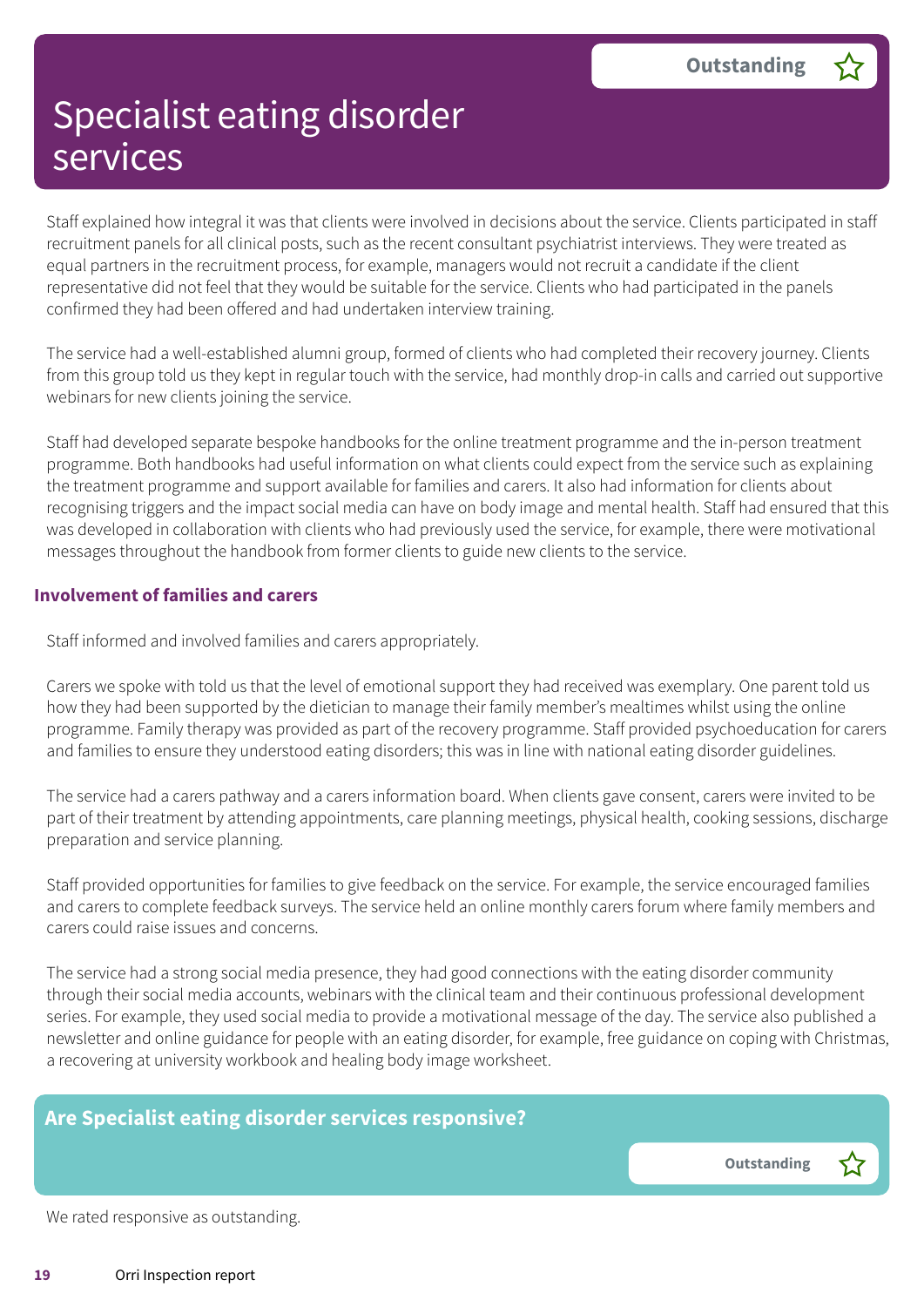#### **Access and waiting times**

There were clear criteria describing which clients could be offered a service and clients who had been discharged from inpatient services were considered. The service was unique in that it offered an early intervention treatment model for eating disorders. Managers were clear that anyone at any stage could access treatment for their eating disorder.

Staff had developed an induction checklist alongside the client handbook to welcome new clients to the service.

Staff carried out pre-admission assessments for clients promptly. Clinical staff assessed clients before they were accepted into the service to ensure that they had a suitable level of risk and capacity to fully engage in the treatment programme.

The average wait time for clients to access the service was 14 days and the average length of treatment was 12.4 weeks. Staff had assessed eight clients within the last 12 months who were redirected to inpatient services because of their level of risk. The service did not have a waiting list.

Managers had made the service more accessible to clients by offering an online treatment programme in addition to the in-person treatment programme. Clients were still able to access their treatment during the restrictions of the pandemic, whilst maintaining other responsibilities such as attending university. This also made the service accessible to clients outside the London area, including overseas. With the easing of pandemic restrictions, staff gave clients a choice as to whether they wanted to attend the treatment in person, online or a mixture of the two, depending on their clinical recommendations.

Staff followed up clients who missed appointments and escalated this further if they could not contact the client. Clients told us that appointments were rarely cancelled; other staff covered their therapy sessions if needed.

Clients could access the service for as long as they needed to in order to complete their treatment. Staff planned discharge in collaboration with clients and their families. Two clients stated that they would have liked to have accessed the service for longer if their funding had permitted this.

Staff supported clients when they were referred, transferred between services or needed physical health care.

#### **The facilities promote comfort, dignity and privacy**

The design, layout, and furnishings of treatment rooms supported clients' treatment, privacy and dignity.

The service had a full range of interview rooms and equipment to support care and treatment which clients and staff could access. This included lounge areas with soft furnishings, therapy and interview rooms, a dining room and a therapeutic kitchen. Interview rooms were sufficiently sound-proofed to protect privacy and confidentiality. The service had gender neutral bathrooms and clients had access to sanitary products in each bathroom.

Clients and staff could access a multi-faith room, prayer mats and religious texts were available.

Staff explained that bathrooms remained open, including after meals. Staff sought to build trusting and transparent relationships with clients and worked with them to develop strategies and care plans around using the bathroom. For example, clients were expected to be open and honest if they were struggling to keep down their food.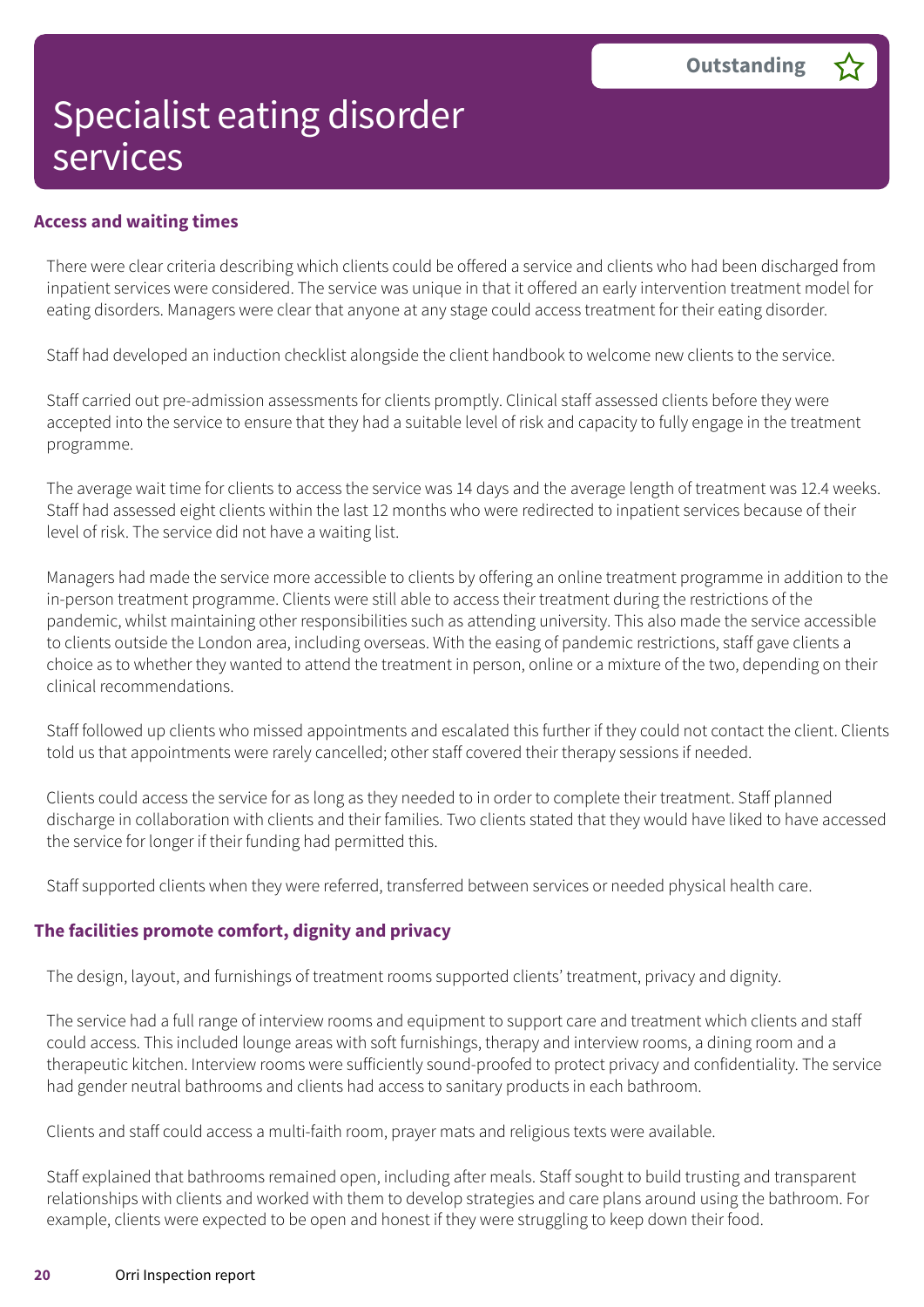Staff had access to the clinic room, a staff room and a separate office area. Staff had made alterations to rooms to comply with infection control guidance during the pandemic, such as introducing screens in the dining room and ensuring that clients could socially distance in the therapy rooms. Managers recognised that the premises had limited office space, so were looking to acquire bigger premises to offer more space for staff and clients, in addition to expanding the service.

Staff provided information to clients who accessed the online virtual therapy service, such as guidance on who to call if they had technical difficulties in accessing the service online.

#### **Meeting the needs of all people who use the service**

People's individual needs and preferences were central to the delivery of tailored services. The service was innovative in meeting the needs of all clients, including those with a protected characteristic. Staff helped clients with communication, cultural and spiritual support.

Managers had adapted the treatment model to ensure that there was continuity of treatment during the pandemic by transferring the treatment programme online. The service continued to offer the flexibility of the online treatment programme in addition to the in-person programme. Staff adapted individual and group therapies programmes to be provided virtually. For example, occupational therapists completed virtual assessments with clients in their own kitchen at home.

Staff went over and above to meet clients' needs and thought about how the service could be tailored to support each individual. Technology was used innovatively used to ensure clients had timely access to treatment, support and care. Managers had created a bespoke mobile application called 'My Orri', a tool to provide resources and ongoing interaction with clients whilst the service was closed. Clients also benefitted from a mobile application called 'Recovery Record' which encouraged clients to be accountable for their meal plan whilst the service was closed on the weekend. Clients were able to upload photos of meals they had created in a visual journal, and staff could comment on the photos with motivational messages, but clients understood that there was no expectation for them to do so when off duty. However, planned sessions often included a discussion of recovery records.

Staff recognised that clients recently discharged from inpatient eating disorder services could be at risk of relapsing whilst returning into the community, therefore staff explained the benefits of clients being able to access the online treatment programme whilst in their own homes.

Staff recognised the challenges that clients had around food and did their best to support them through their recovery journey. Clients were expected to attend daily pre-meal and post-meal groups to process their thoughts and feelings, including anything they struggled with and the reasons why.

Staff offered clients a choice with their diets, as long as they met nutritional targets. Clients decided on their daily meals in conjunction with the dietician and in-house chef. Staff were able to facilitate all dietary requirements, such as vegan and vegetarian diets, by using alternative substitutes to meet clients' daily nutritional intake. The service did not promote the use of supplements to meet clients' daily nutritional intake. Staff also ensured that clients' cultural and religious needs were met, such as facilitating a kosher diet or a halal diet. All clients we spoke with gave positive feedback about the food they received. One client said that there was a good variety at meal times and they felt listened to in relation to their meal plan.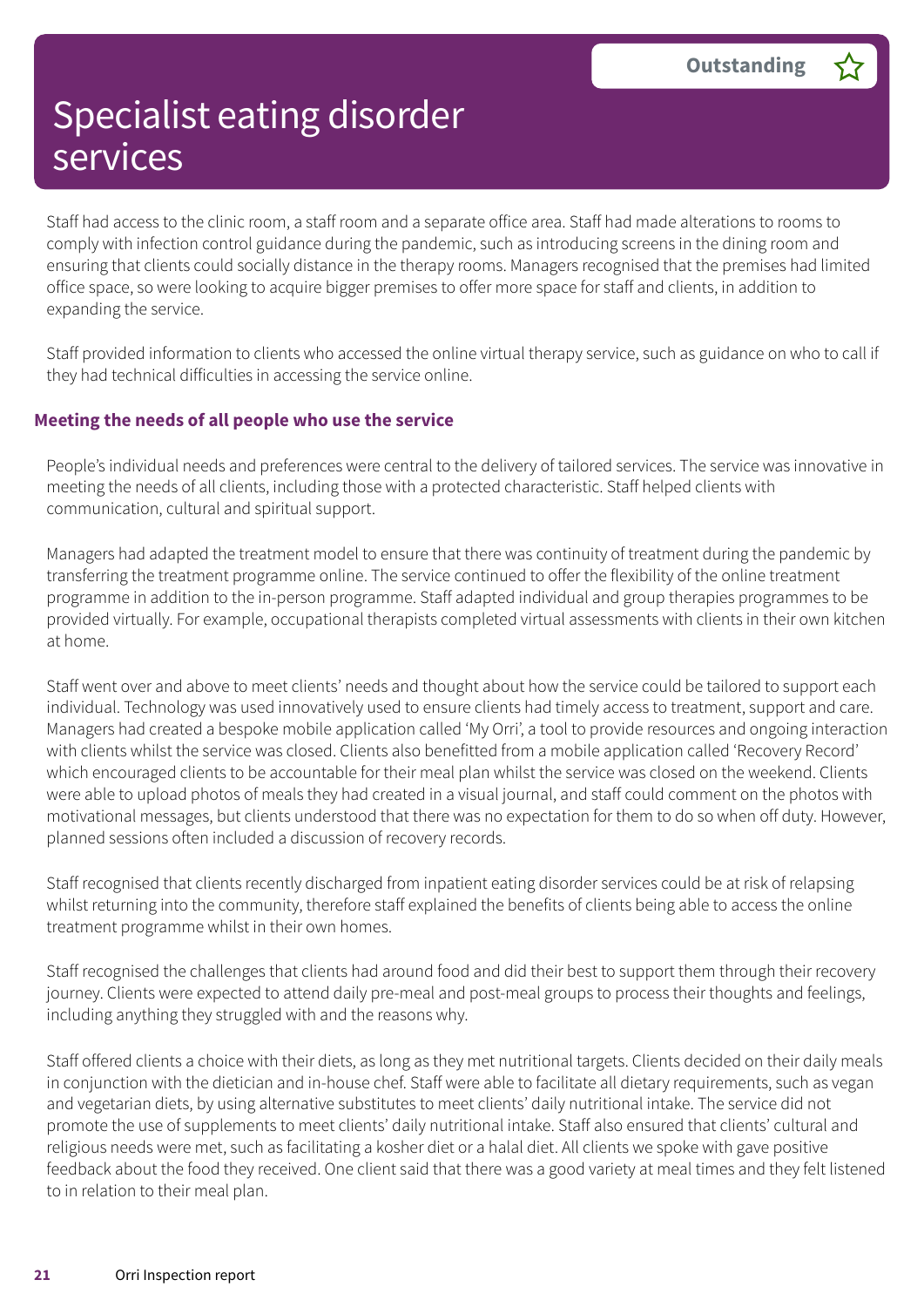Staff identified any clients who were likely to be subject to re-feeding syndrome. Re-feeding syndrome is a metabolic disturbance that can occur as a result of reinstating nutrition in clients who are severely malnourished. It can be potentially fatal if there is a sudden shift in fluids and electrolytes in malnourished clients. Staff understood the risks and re-feeding was only provided under medical supervision and monitored through the in-person service. Staff worked jointly with other professionals, such as GPs where necessary.

Staff supported clients to eat within the dining room and there was a separate dining room for clients who could eat independently without assistance. Families and carers were invited into a portioning clinic with staff and clients so they all received the same information about appropriate portion size. Clients could access a therapeutic kitchen within the service to make their own drinks and snacks, although this was temporarily suspended, in line with national guidance, during the pandemic.

Staff had really thought about how to re-integrate clients into food-related activities in the community. Staff would accompany clients to restaurants for them to gain as much exposure as possible to eating out. The service had different types of chairs to replicate the chairs that clients might sit on in the community. This also aided those autistic clients who had a preference for the type of chair they used.

Staff celebrated cultural and religious events throughout the year, we observed that the dining room had been decorated to celebrate Hanukkah. The service recognised that there were certain cultural or religious events that could have an impact on clients. For example, as Christmas has a heavy emphasis on food, staff created a mock Christmas day meal for clients to prepare for the actual day by giving them a space to process their experience and practice their coping strategies and distraction techniques.

The service could support and make adjustments for people with communication needs or other specific needs. Staff ensured that the treatment programme was adapted for autistic clients and clients with a learning disability. For example, staff spaced out the number of groups that clients attended to allow time for transitioning and processing. In addition, they provided sensory materials for clients. For example, there was a diffuser in every room which could be used for clients who felt comforted by a familiar smell.

Staff adapted the service to meet the needs of those with physical disabilities. The current premises were not step-free, however, clients were still able to access the online therapies programme if they were unable to attend the in-person treatment programme.

Staff explained how they were able to adapt the online treatment programme to meet other client needs, such as staff attending a supermarket virtually with a client using their mobile phone.

Managers made sure staff and clients could get hold of interpreters or signers when needed. The service provided information in a variety of accessible formats so the clients could understand the material more easily.

Clients could access information on treatment, local services and their rights. Staff signposted clients to resources in the community, including a charity to support clients with eating disorders and even activities such as an online knitting group.

The service had a dedicated diversity and equity lead. The lead was in the process of developing a diversity, equities and inclusion (DEI) strategy which would be integrated with all systems within the organisation. The service had introduced 'drop in spaces' for staff and clients to promote conversations and ideas around inclusion, equity and diversity.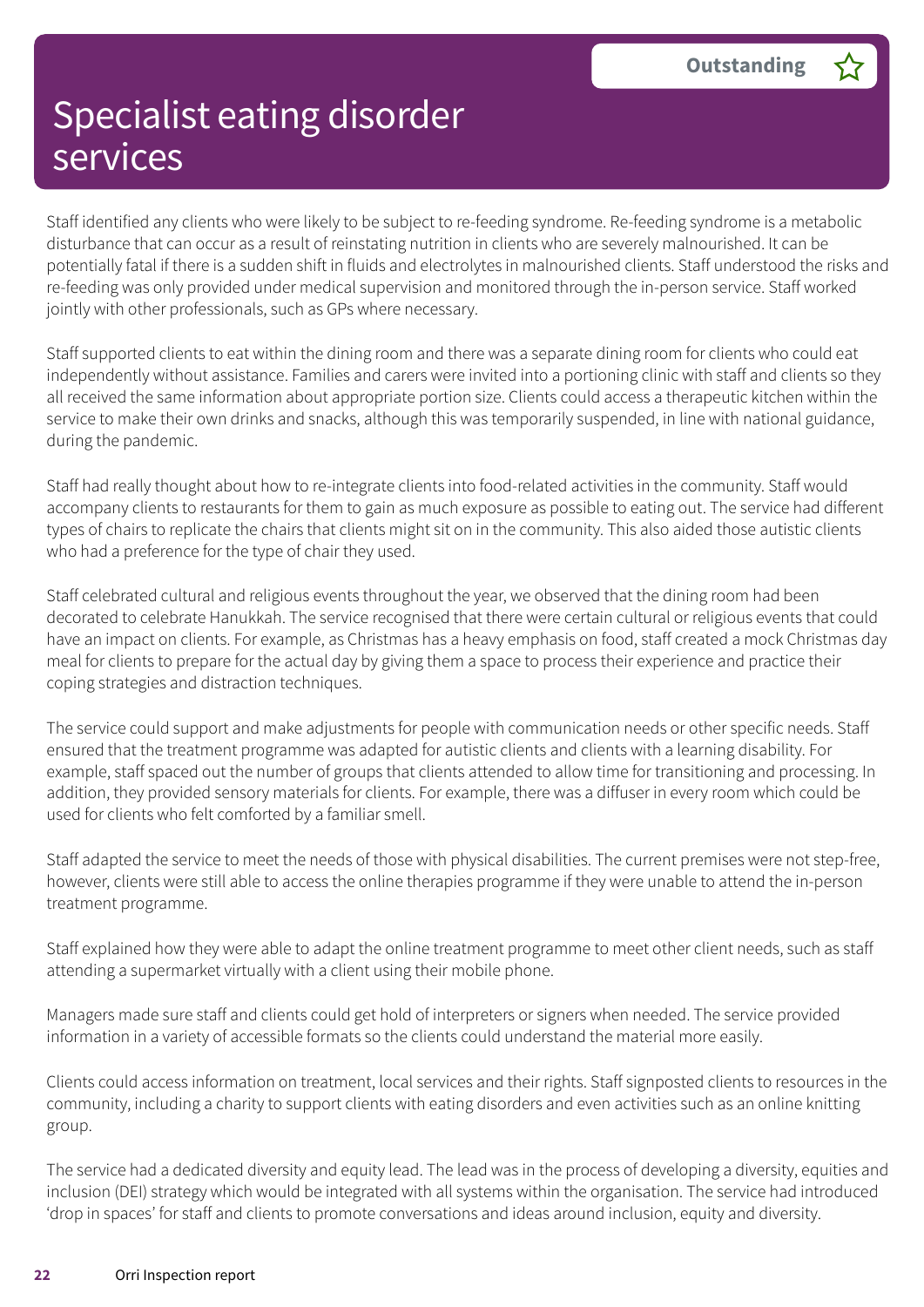#### **Listening to and learning from concerns and complaints**

The service treated concerns and complaints seriously, investigated them and learned lessons from the results, and shared these with the whole team and wider service.

Clients, relatives and carers knew how to complain or raise concerns. Clients told us that they could access the advocate. They said they preferred to raise concerns informally before making a formal complaint. The service provided information on how to make a complaint on the client noticeboards and in the client welcome guide. The service had received 13 complaints within the last 12 months, five of which were upheld. Clients received feedback from managers after the investigation into their complaint.

Managers shared feedback from complaints with staff and learning was used to improve the service. For example, an edition of their lessons learnt newsletter was used to remind staff to share treatment plans with the client's family or carers when the client consented.

Staff protected clients who raised concerns or complaints from discrimination and harassment. One client had raised a complaint that they had felt marginalised in a group therapy session due to their religion and culture. As a result of this complaint, the diversity, equity and inclusion (DEI) lead had introduced a series of training sessions for staff on religion and politics. The DEI lead had also implemented a drop in space for clients to have open conversations about diversity, equity and inclusion.

Clients told us that they felt listened to by staff, although two clients said that it could take some time for changes to take place.

Staff felt confident that they could raise concerns about disrespectful, discriminatory or abusive behaviour or attitudes towards clients without retribution, although none remembered a time when they had had to do so.

The service also collected compliments from clients and carers. The service had received 75 compliments within the last year, mainly thanking staff for their kindness, support and expertise. Staff ensured that compliments were recorded on the electronic reporting system and managers reviewed compliments and shared these in clinical governance meetings and staff team meetings.



We rated well-led as outstanding.

#### **Leadership**

Managers were very experienced and demonstrated they were knowledgeable, highly skilled and had the leadership abilities to ensure the service delivered excellent high-quality care. They had a detailed understanding of the services they managed and were visible in the service and approachable for clients and staff.

Senior managers were passionate about the service and fully committed to its aims, objectives and further development.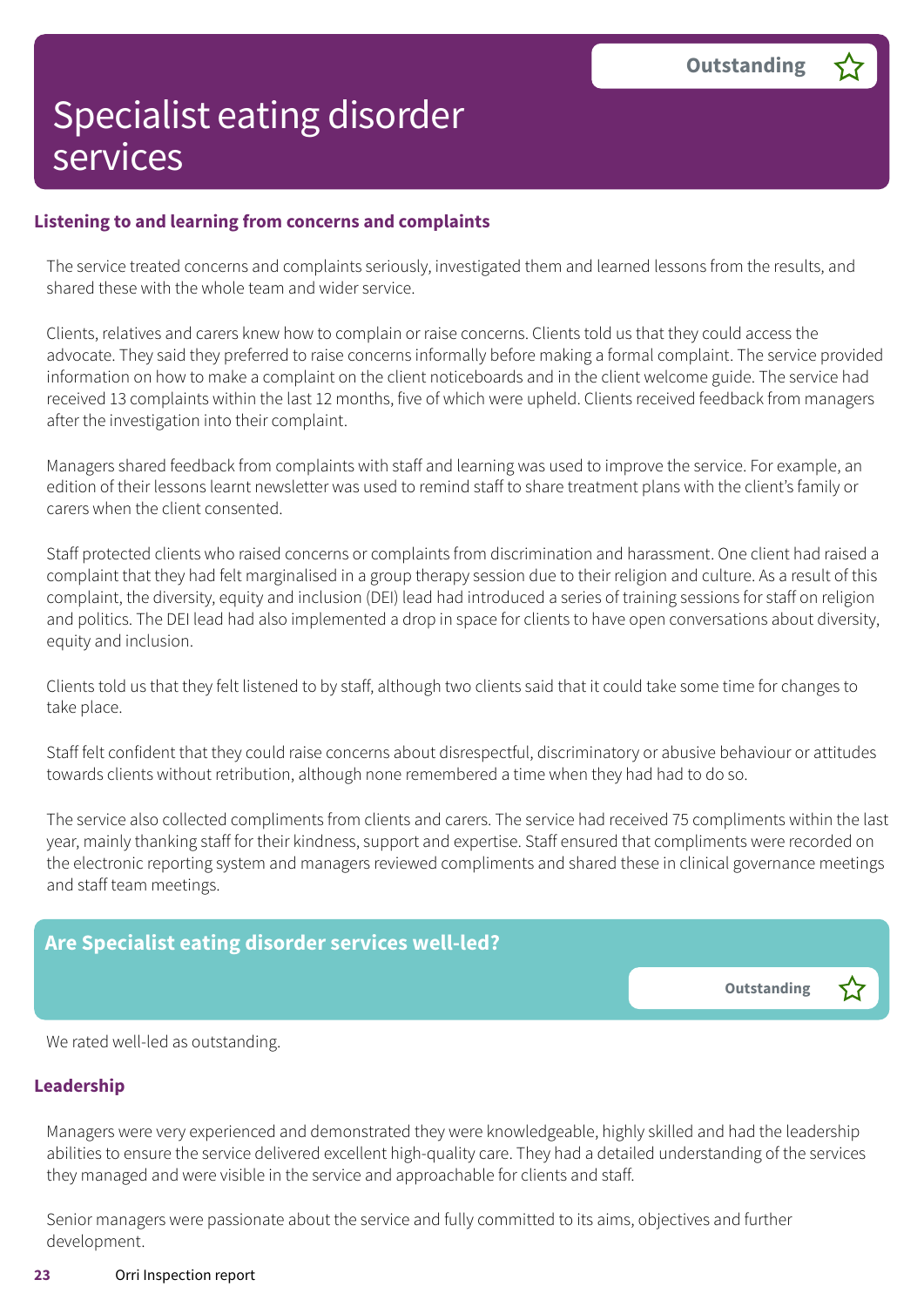Managers shared their extensive knowledge with external parties. For example, managers recently held an online webinar session open to the public to discuss sex, intimacy and relationships for clients recovering from an eating disorder. The medical director was one of the authors of the MARSIPAN guidelines and was currently involved in reviewing these.

Most clients told us that leaders were very approachable and listened to their views, although two clients said that they would like more visibility from the senior leaders.

Staff told us that leaders remained approachable during the pandemic whilst the in-person service was closed. Staff also told us that they could rely on leaders to help deliver direct care, if there was ever a staff shortage.

#### **Vision and strategy**

Staff knew and clearly understood the provider's vision and values and how they applied to the work of their team.

All staff we spoke with were passionate and enthusiastic about their roles, they clearly understood the purpose, vision and values of the service and how the service was expanding. Staff informed us that the values of kindness, collaboration and curiosity underpinned their work and these values were displayed throughout the premises.

Managers explained the meaning behind the name of the service. The term 'ORRI' was traditionally an enclosure used to shelter sheep from the weather. Managers explained that clients often benefited from taking shelter to gather the strength to travel onwards in their recovery journey when they felt ready to do so.

#### **Culture**

Staff felt truly respected, supported and valued. Staff said there was a clearly embedded system for promoting equity and diversity in their daily work and they were provided with opportunities for development and career progression.

Staff spoke highly of the management team and the culture within the organisation. All staff we spoke with told us about the high morale within the service and said they did not experience any form of bullying, harassment or discrimination. They could raise any concerns without fear of retribution.

Staff told us that equity and diversity was a crucial part of their work and managers had created a diversity, equity and inclusion plan. The diversity, equity and inclusion lead (DEI) had carried out workshops and training with the leadership and staff teams on addressing racism and discrimination. Staff described an open and safe culture where the team felt able to challenge each others' opinions and biases.

#### **Governance**

Our findings from the other key questions demonstrated that governance processes operated effectively within the service and that performance and risk were managed very well.

Managers ensured that there was a clear governance structure in place with processes, policies and systems to ensure that the service ran effectively to provide high quality care to clients. Staff were clear about lines of accountability. Robust governance mechanisms were in place for both the online treatment and the in-person treatment programme.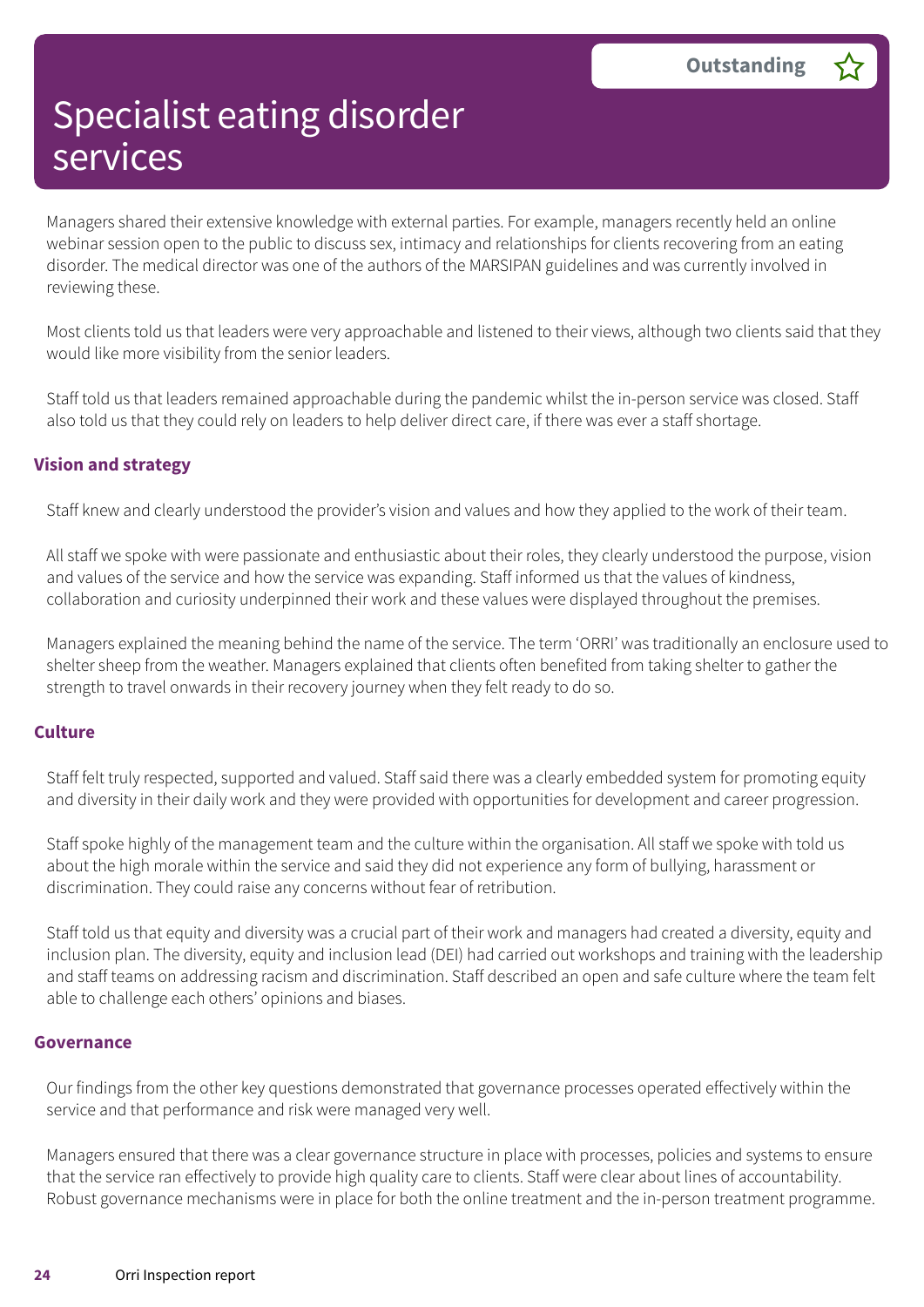Managers reviewed the performance and effectiveness of the service at the monthly clinical governance and operational governance meetings. They looked at mandatory training and supervision rates, incidents, infection prevention and control, client feedback (including complaints), compliance with national guidelines and any innovative practice. There was a clear reporting structure in place to ensure that information was shared within the service. Information was fed both ways from meetings, with information being shared from the clinical governance meeting to the operational governance meeting, staff team meetings and community meetings and vice versa.

The management team worked closely with staff to enhance learning and drive continuous improvement. Staff received appropriate mandatory and specialist training. Regular supervision and an annual work performance appraisal were provided, although there had been a bit of slippage in these areas during the pandemic.

Senior managers had started to conduct a full review of their existing governance structure. This was to ensure that the governance structure, board composition, performance evaluation and reporting were sufficiently developed to support the expansion of the service and the recent introduction of the online service.

#### **Management of risk, issues and performance**

Staff had access to the information they needed to provide safe and effective care and used that information to good effect.

There was a robust system for identifying, recording and managing risks, issues and mitigating actions. Risk management was embedded throughout the service and recognised as a collective responsibility of all the staff. Staff discussed risk daily through the handover meetings to ensure that clients were safe.

As of November 2021, there were 22 risks listed on the risk register for the service. Risks included the impact of the Covid-19 pandemic on the service, the wellbeing of staff and the development of the current IT infrastructure. Risks were reviewed at the monthly clinical governance meetings and actions were in place to mitigate each risk. Managers actively asked staff what was on their 'worry list' and ensured that issues raised were reflected in the risk register.

Managers carried out regular health and safety monitoring, including fire drills, emergency simulations and infection control monitoring. The service had business continuity plans in place for emergencies, such as disruption to staffing or the facilities.

Managers were able to assess the performance of the service through the use of local audits. Managers had oversight of all audit outcomes through an electronic dashboard which was updated monthly. When areas for improvement were identified, appropriate actions were taken.

Quality improvement was at the forefront of the service. Managers had completed a quality assurance review, which involved looking at whether the service had met the CQC's key lines of enquiries. This involved reviewing processes, such as risk assessments, safeguarding procedures and an assessment of the environment. As of November 2021, the service had achieved 90% compliance in their quality assurance audit. Senior managers were also planning an IT governance review to ensure that the current IT system structure could effectively support the expansion of the service. This was presented as an opportunity to identify any gaps or further IT learning required and to ensure compliance with data protection legislation.

#### **Information management**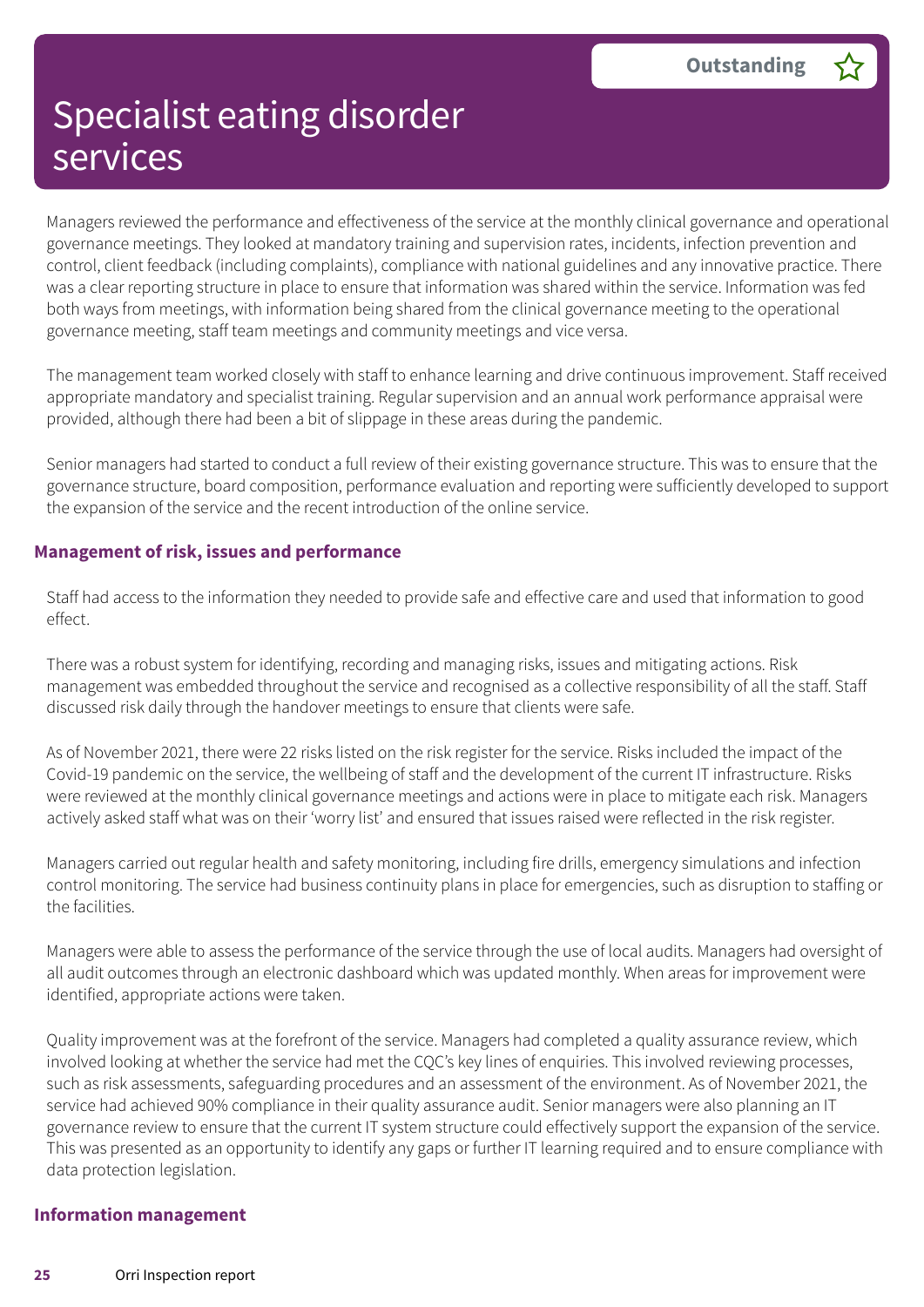Staff collected and analysed data about outcomes and performance and engaged in local quality improvement activities. Managers had created a bespoke and innovative IT system for the service.

Managers used systems to collect data from the service. Managers had access to a secure electronic database called 'RADAR' which gave them oversight of incidents, complaints, staff sickness, policies, audits and safeguarding referrals. It was easy to pull data from the system and create reports. For example, on length of treatment.

Managers had created a bespoke and innovative client record system called 'My-Orri'. Managers had found that other record systems were not tailored to meet the needs of clients accessing community eating disorder services, so they developed their own. Managers, staff and clients had worked together on the design. The final product reduced unnecessary administration burdens on staff. Staff could use the system to view the progress of each client over time. A timeline function enabled them to view changes in a client's individual weight or body mass index (BMI).

Clients could access an area in 'My-Orri' specifically designed for their use, using an individual identification number. This was secure and held their own personal information, such as their current care and treatment plan.

Managers planned to develop the system further by migrating client information held in other systems. For example, managers planned to improve the area accessible to clients to keep them informed about online sessions. There was also a plan to introduce a messaging function and to embed client consent forms.

Senior managers had the autonomy to adapt the online systems. For example, managers had added a button to the safeguarding record to indicate whether there were any historic safeguarding issues, after a staff member had suggested this.

#### **Engagement**

Managers engaged actively with other health and social care providers to ensure that an integrated health and care system was commissioned and to meet the needs of those with eating disorders in the local and national population.

Managers had built positive and collaborative relationships with external partners to understand the challenges of the local and national population and to meet those needs. Managers had developed links with other services within the UK. Managers were able to evidence the benefits of an early intervention day service treatment model as an alternative treatment for clients who were not suitable for inpatient eating disorder services.

The service had developed links with local universities to share learning and good practice and to encourage students with an interest in eating disorders to complete their placements within the service.

Managers gave careful consideration to the wellbeing of staff as research indicated that eating disorder health professionals had one of the highest exhaustion rates of all mental health professionals. They had introduced a male staff wellbeing support group, as men were a minority group within the service. All staff were expected to complete a health assessment questionnaire and were offered sessions on exercise, relaxation, promoting a good diet and sleep hygiene, all detailed in a staff wellbeing guide.

Managers kept in touch with staff during the pandemic using online virtual calls. They supported staff who required a staged return to work or shielding and flexible adjustments were made if these were required. Managers recognised that some staff had anxiety about returning to work and travelling into the service using public transport.